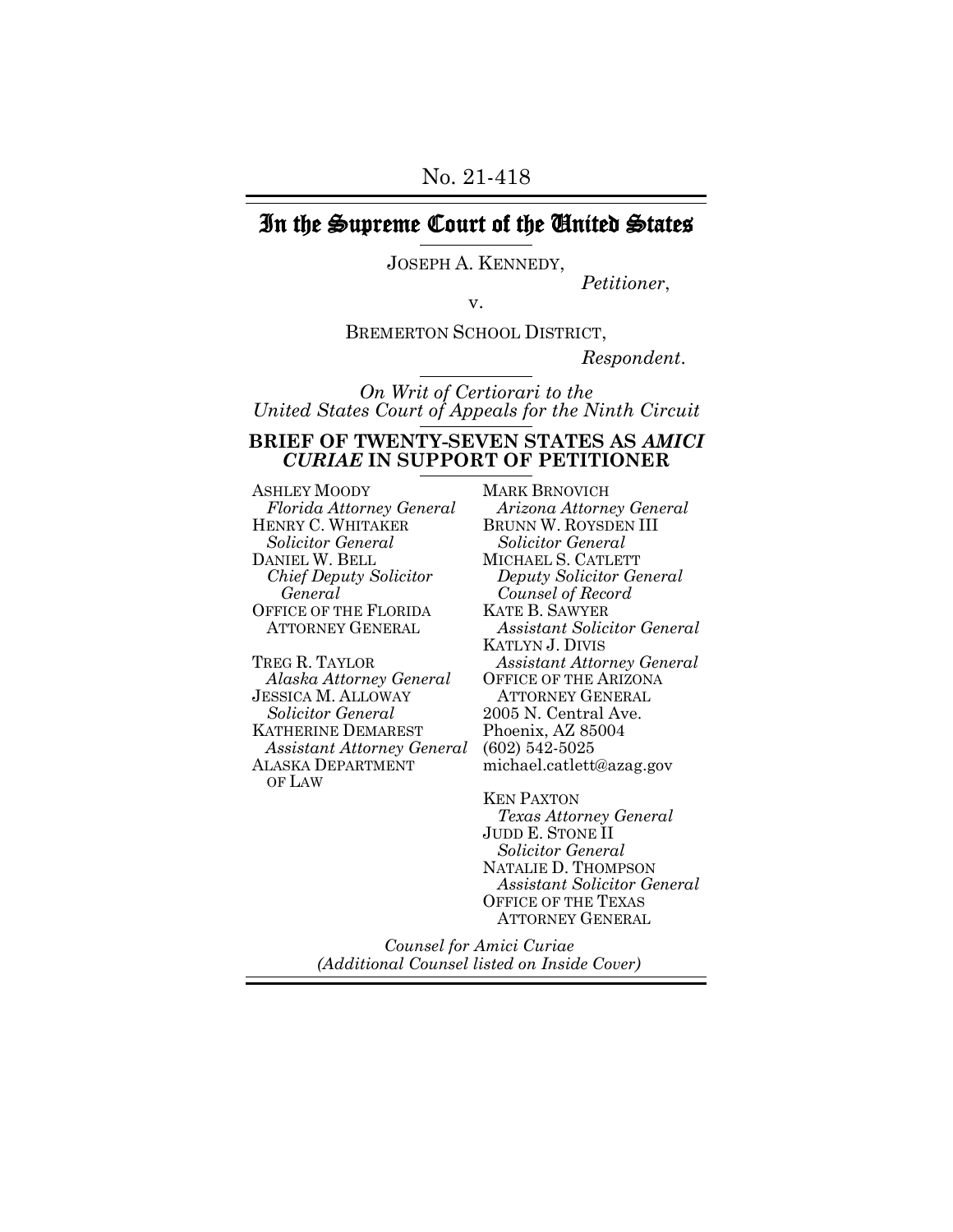STEVE MARSHALL *Attorney General of Alabama*

LESLIE RUTLEDGE *Attorney General of Arkansas*

CHRISTOPHER M. CARR *Attorney General of Georgia*

LAWRENCE G. WASDEN *Attorney General of Idaho*

THEODORE E. ROKITA *Attorney General of Indiana*

DEREK SCHMIDT *Attorney General of Kansas*

DANIEL CAMERON *Attorney General of Kentucky*

JEFF LANDRY *Attorney General of Louisiana*

LYNN FITCH *Attorney General of Mississippi*

ERIC S. SCHMITT *Attorney General of Missouri*

AUSTIN KNUDSEN *Attorney General of Montana*

DOUGLAS J. PETERSON *Attorney General of Nebraska*

JOHN M. FORMELLA *Attorney General of New Hampshire*

DREW H. WRIGLEY *Attorney General of North Dakota*

DAVE YOST *Attorney General of Ohio*

JOHN M. O'CONNOR *Attorney General of Oklahoma*

ALAN WILSON *Attorney General of South Carolina*

JASON R. RAVNSBORG *Attorney General of South Dakota*

HERBERT H. SLATERY III *Attorney General and Reporter of Tennessee*

SEAN D. REYES *Attorney General of Utah*

JASON MIYARES *Attorney General of Virginia*

PATRICK MORRISEY *Attorney General of West Virginia*

BRIDGET HILL *Attorney General of Wyoming*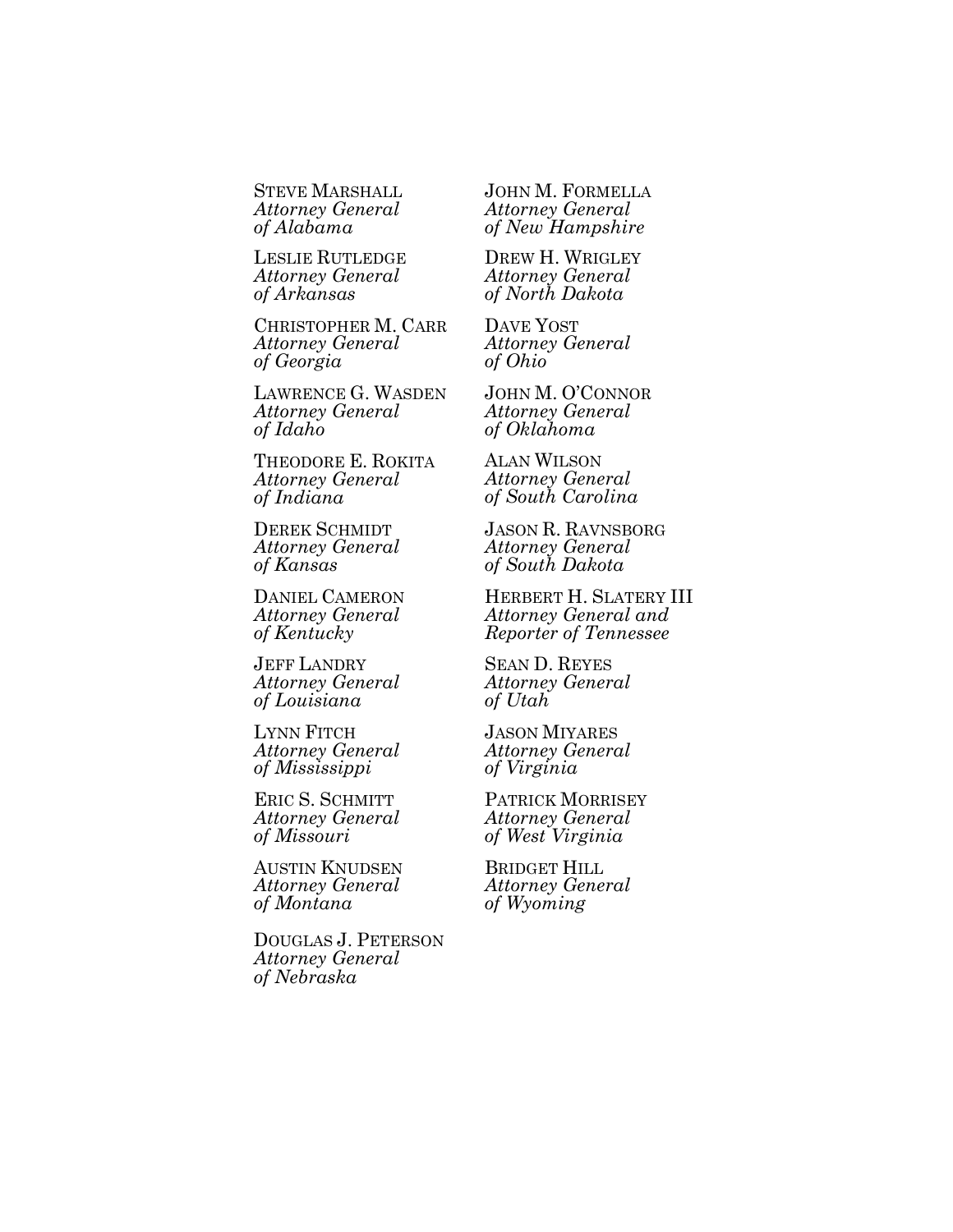# **TABLE OF CONTENTS**

| INTEREST OF AMICI CURIAE 1                                                                                                                                         |  |
|--------------------------------------------------------------------------------------------------------------------------------------------------------------------|--|
|                                                                                                                                                                    |  |
|                                                                                                                                                                    |  |
| I.<br>This Court's Precedents Do Not Hold That<br>Private Speech By Public Employees Is<br>Exempt From First Amendment                                             |  |
| II. Allowing The School District To Justify Its<br>Discriminatory Actions Under The<br>Establishment Clause Creates Problems<br>For Public Employers And Employees |  |
| III. The Tradition Of Individualized<br>Expression In Athletics Confirms That<br>Coach Kennedy's Prayer Is Protected By                                            |  |
| IV. The Ninth Circuit's Curtailment Of First<br>Amendment Liberties Is Detrimental To                                                                              |  |
|                                                                                                                                                                    |  |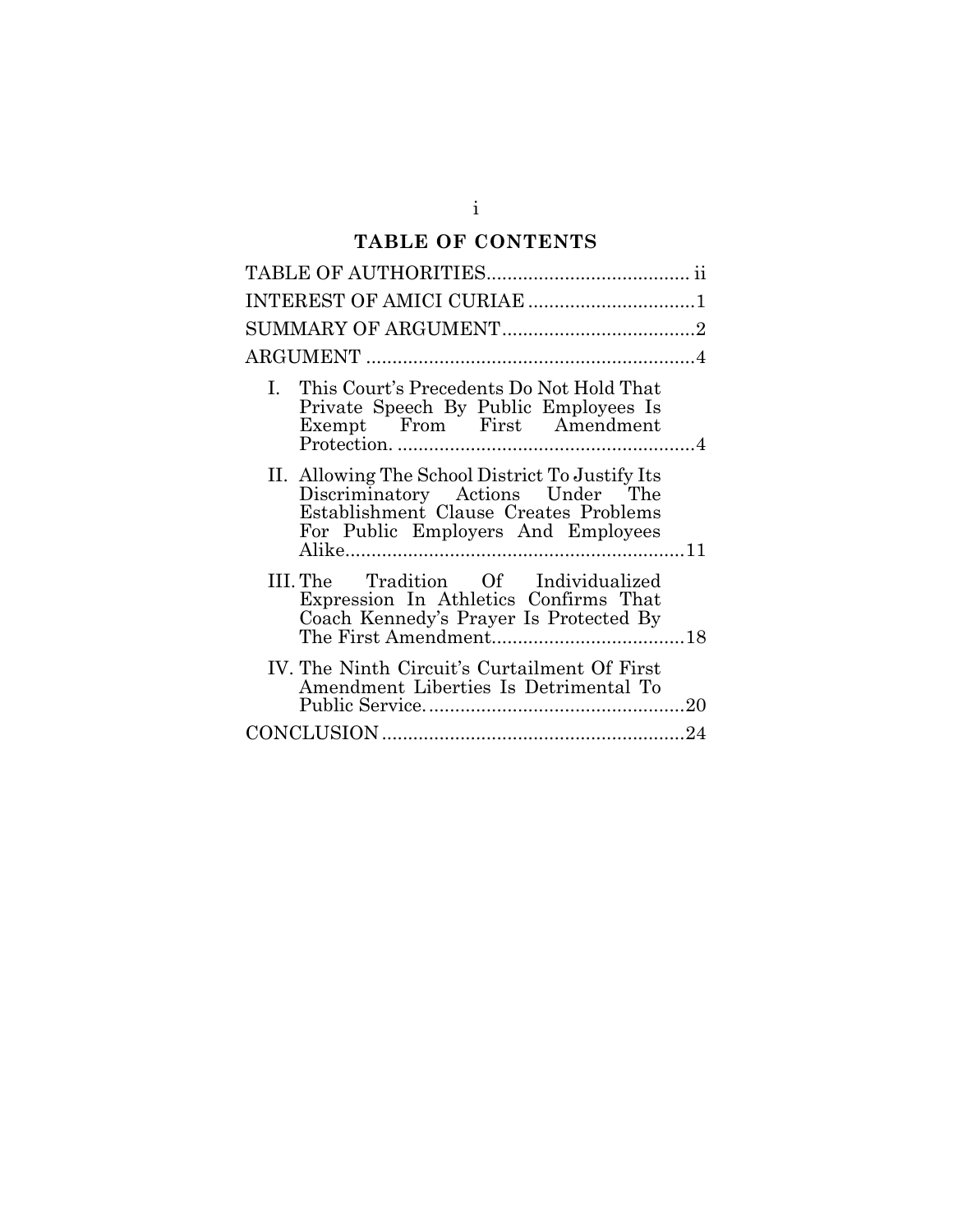# **TABLE OF AUTHORITIES**

## **CASES**

| American Legion v. American Humanist Association,                                           |
|---------------------------------------------------------------------------------------------|
| Board of Education of Westside Community Schools<br>v. Mergens,                             |
|                                                                                             |
| Capitol Square Review & Advisory Board v. Pinette,                                          |
| City of Boerne v. Flores,                                                                   |
| City of San Diego v. Roe,                                                                   |
| Connick v. Myers,                                                                           |
| Duyser v. School Board of Broward County,<br>573 So. 2d 130 (Fla. Dist. Ct. App. 1991) 10   |
| <i>Employment Division v. Smith,</i>                                                        |
| Garcetti v. Ceballos,                                                                       |
| Good News Club v. Milford Central School,                                                   |
| Grutter v. Bollinger,                                                                       |
| Hedges v. Wauconda Community Unit School<br>District No. 118,                               |
| 9 F.3d 1295 (7th Cir. 1993) 15, 16                                                          |
| Hills v. Scottsdale Unified School District No. 48,<br>329 F.3d 1044 (9th Cir. 2003) 13, 15 |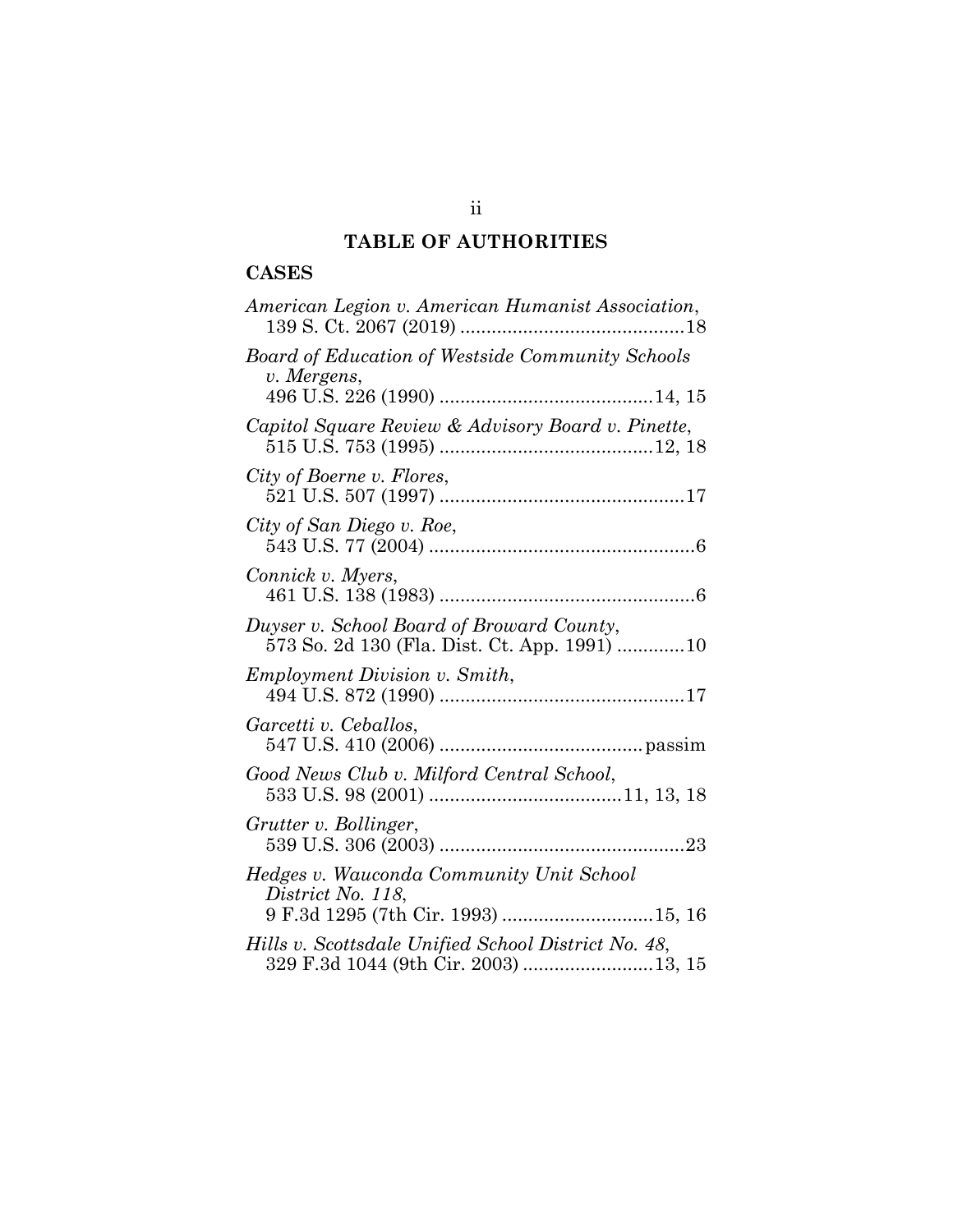# **TABLE OF AUTHORITIES—Continued**

| Knox County Education Association v. Knox County<br>Board of Education,                                  |
|----------------------------------------------------------------------------------------------------------|
| Lane v. Franks,                                                                                          |
| McDaniel v. Paty,                                                                                        |
| McIntosh v. Becker,<br>314 N.W.2d 728 (Mich. Ct. App. 1981) 10                                           |
| Pickering v. Board of Education,                                                                         |
| Rankin v. McPherson,                                                                                     |
| Roe v. Nevada,<br>621 F. Supp. 2d 1039 (D. Nev. 2007) 10                                                 |
| Rosenberger v. Rector & Visitors of the University<br>of Virginia,                                       |
| Santa Fe Independant School District v. Doe,                                                             |
| Tall v. Board of School Commissioners of<br>Baltimore City,<br>706 A.2d 659 (Md. Ct. Spec. App. 1998) 10 |
| Tinker v. Des Moines Independent Community<br>School District,                                           |
| United States v. National Treasury Employees Union,                                                      |
| Widmar v. Vincent,                                                                                       |
| Zorach v. Clauson,                                                                                       |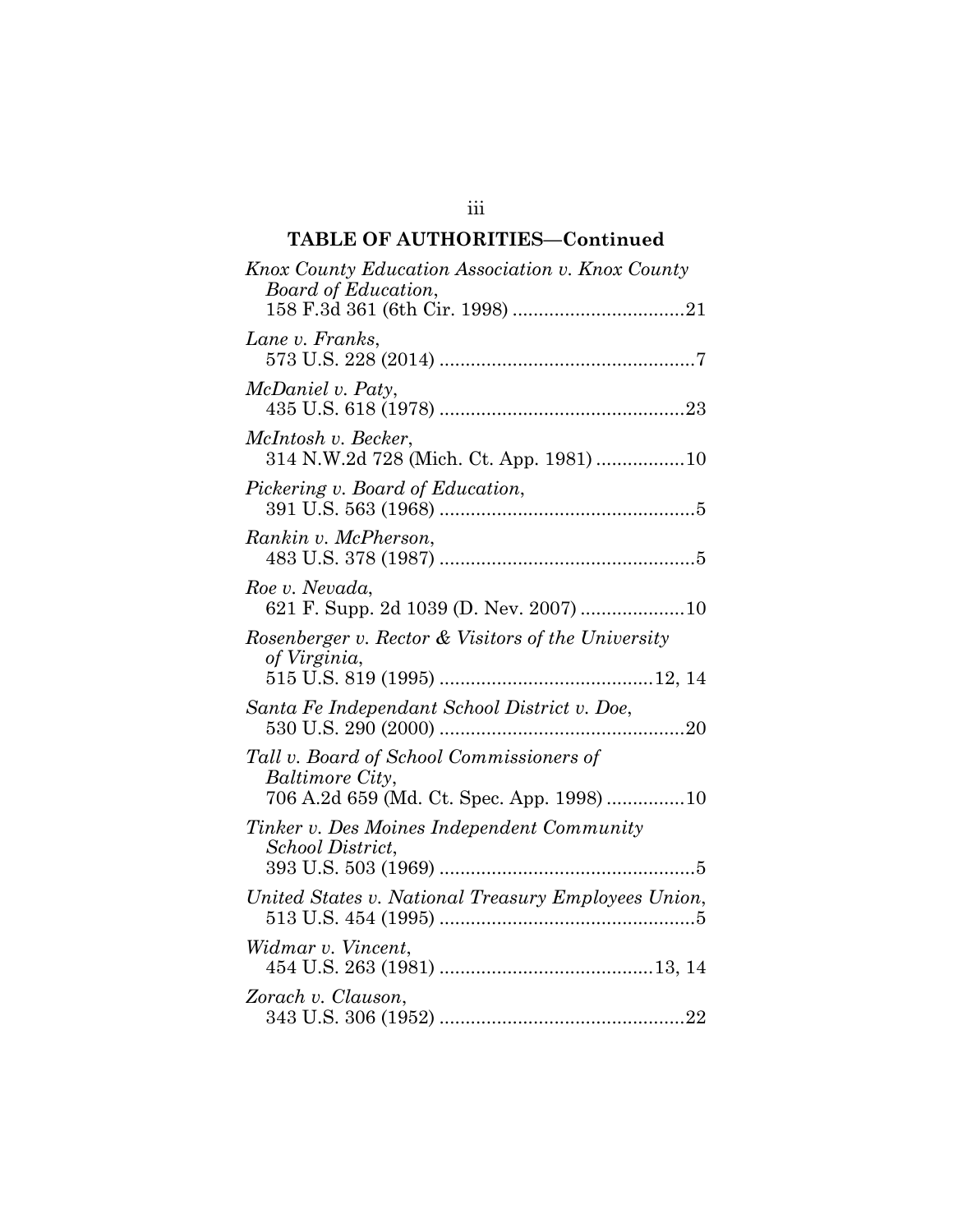# **TABLE OF AUTHORITIES—Continued CONSTITUTIONAL PROVISIONS**

| <b>STATUTES</b>                              |
|----------------------------------------------|
|                                              |
|                                              |
|                                              |
|                                              |
|                                              |
| Ariz. Rev. Stat. §§ 41-1493 to 41-1493.04 17 |
| Ark. Code Ann. §§ 16-123-401 to 16-123-40717 |
|                                              |
|                                              |
|                                              |
| Ind. Code §§ 34-13-9-0.7 to 34-13-9-11 17    |
|                                              |
|                                              |
| La. Rev. Stat. Ann. §§ 13:5231 to 13:524217  |
|                                              |
|                                              |
| Mont. Code Ann. §§ 27-33-101 to 27-33-105 17 |
|                                              |
| Okla. Stat. tit. 51, §§ 251 to 25817         |
| R.I. Gen. Laws §§ 42-80.1-1 to 42.80.1-417   |
|                                              |
|                                              |
|                                              |

iv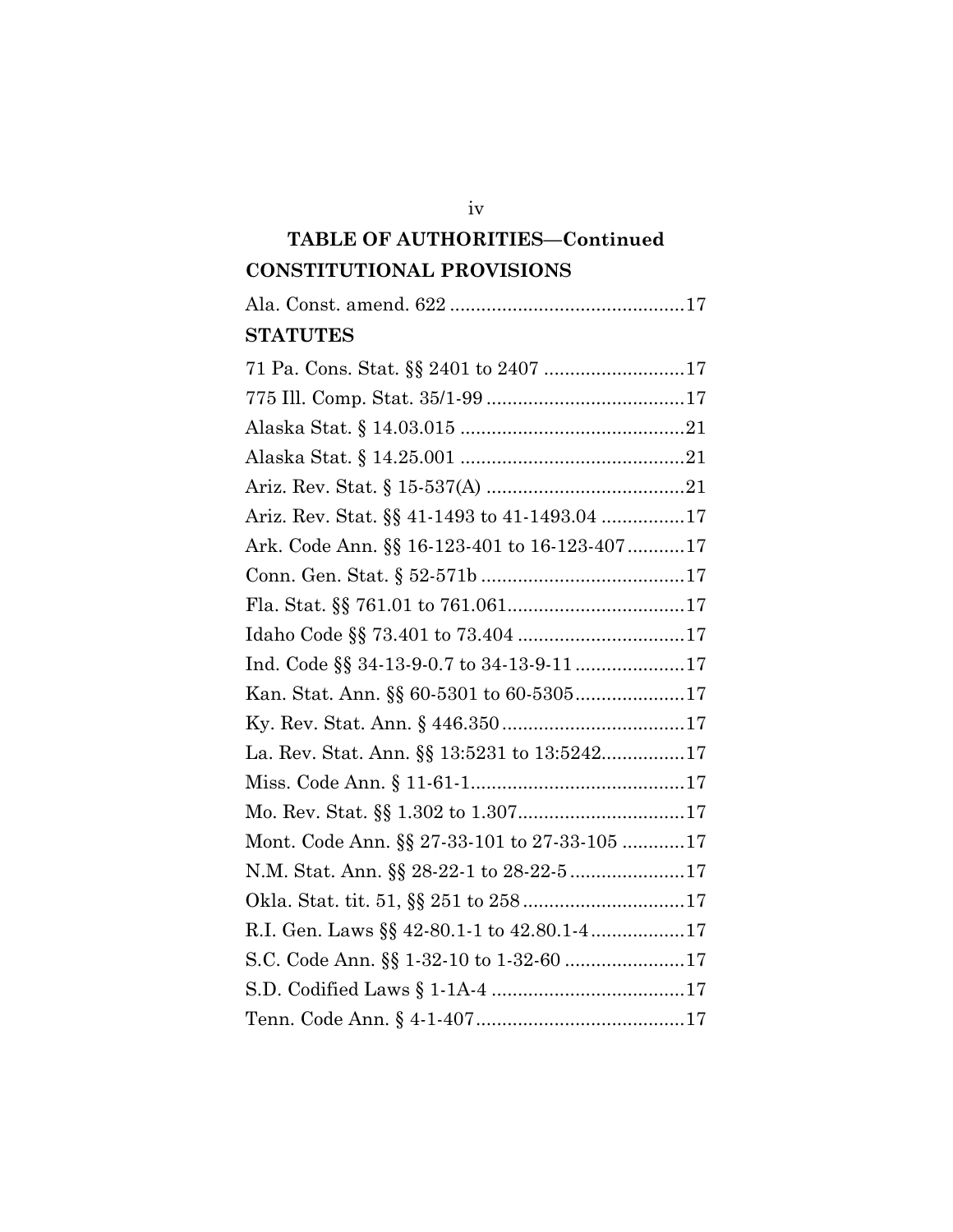# **TABLE OF AUTHORITIES—Continued**

| Tex. Civ. Prac. & Rem. Code Ann. |  |
|----------------------------------|--|
|                                  |  |
|                                  |  |
|                                  |  |
|                                  |  |

### **OTHER AUTHORITIES**

| Greg Bishop, In Tebow Debate, a Clash of Faith and<br><i>Football</i> , N.Y. Times (Nov. 7, 2011),                                                                                                                                     |
|----------------------------------------------------------------------------------------------------------------------------------------------------------------------------------------------------------------------------------------|
| John Branch & Mary Pilon, Tebow, a Careful<br><i>Evangelical</i> , N.Y. Times (Mar. 27, 2012),                                                                                                                                         |
| Kelsey Dallas, Taking a Knee: Professional Football<br>and its Mysterious Postgame Prayer, Deseret News<br>(Aug. 27, 2014), https://perma.cc/8KND-PJFV 19                                                                              |
| Matthew Syed, Religion and sport: Do prayers help<br>players?, BBC News (May 28, 2011),                                                                                                                                                |
| Steven A. Ramirez, Diversity and the Boardroom,                                                                                                                                                                                        |
| Tim Kawakami, Steph Curry, on His Many Quirks,<br>in His Own Words: The Mouthpiece, the<br>Fingernail-Chewing, the "Lock in!" Tweet, the<br>Sprint to the Rim Before Tip-off and More,<br>Mercury News: Talking Points (May 13, 2016), |

v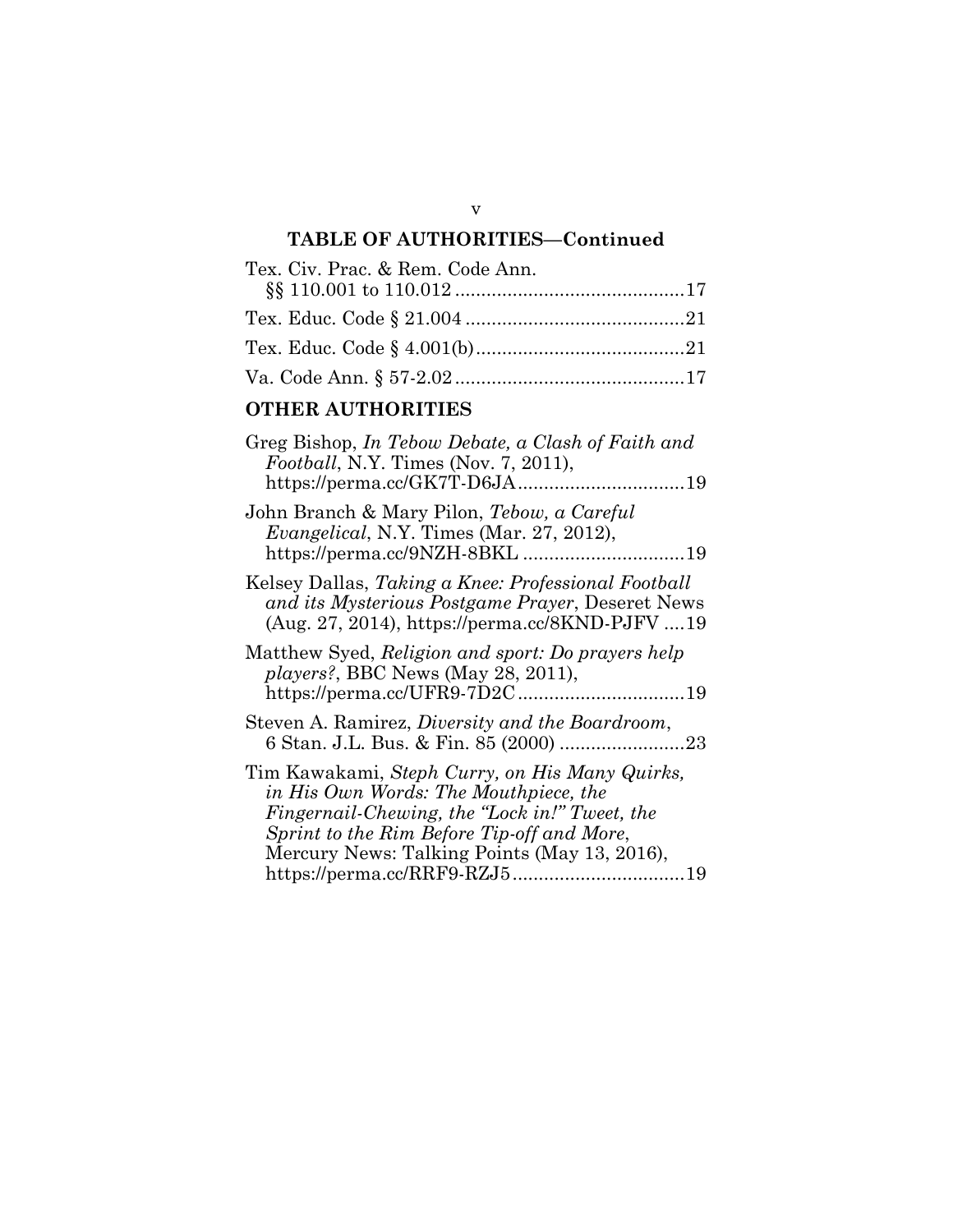#### **INTEREST OF AMICI CURIAE**

Amici Curiae are the States of Alaska, Arizona, Florida, Texas, Alabama, Arkansas, Georgia, Idaho, Indiana, Kansas, Kentucky, Louisiana, Mississippi, Missouri, Montana, Nebraska, New Hampshire, North Dakota, Ohio, Oklahoma, South Carolina, South Dakota, Tennessee, Utah, Virginia, West Virginia, and Wyoming (collectively, "States"). The States and their local governments employ Americans throughout the country as, for example, attorneys, civic planners, nurses, park rangers, police officers, and professors. These Americans do not abandon their religious liberty at the doors of their workplaces. The States are interested in protecting the rights of all public employees—in their States and elsewhere—from religious discrimination.

The States also have a unique interest in ensuring that federal courts strike the proper balance between allowing governments to regulate speech affecting a government interest and protecting the free speech rights of public employees. When federal courts apply the First Amendment in the government-employment context, thousands of state and local government employees are impacted. While the States have a strong interest in regulating employee speech created by the government and employee speech that negatively impacts the orderly administration of government, the States also have an interest in protecting the private speech rights of public employees and rejecting any legal standard that treats private speech as unprotected by the First Amendment. An uncertain standard is insufficient as it will likely lead public employees to refrain from valuable speech.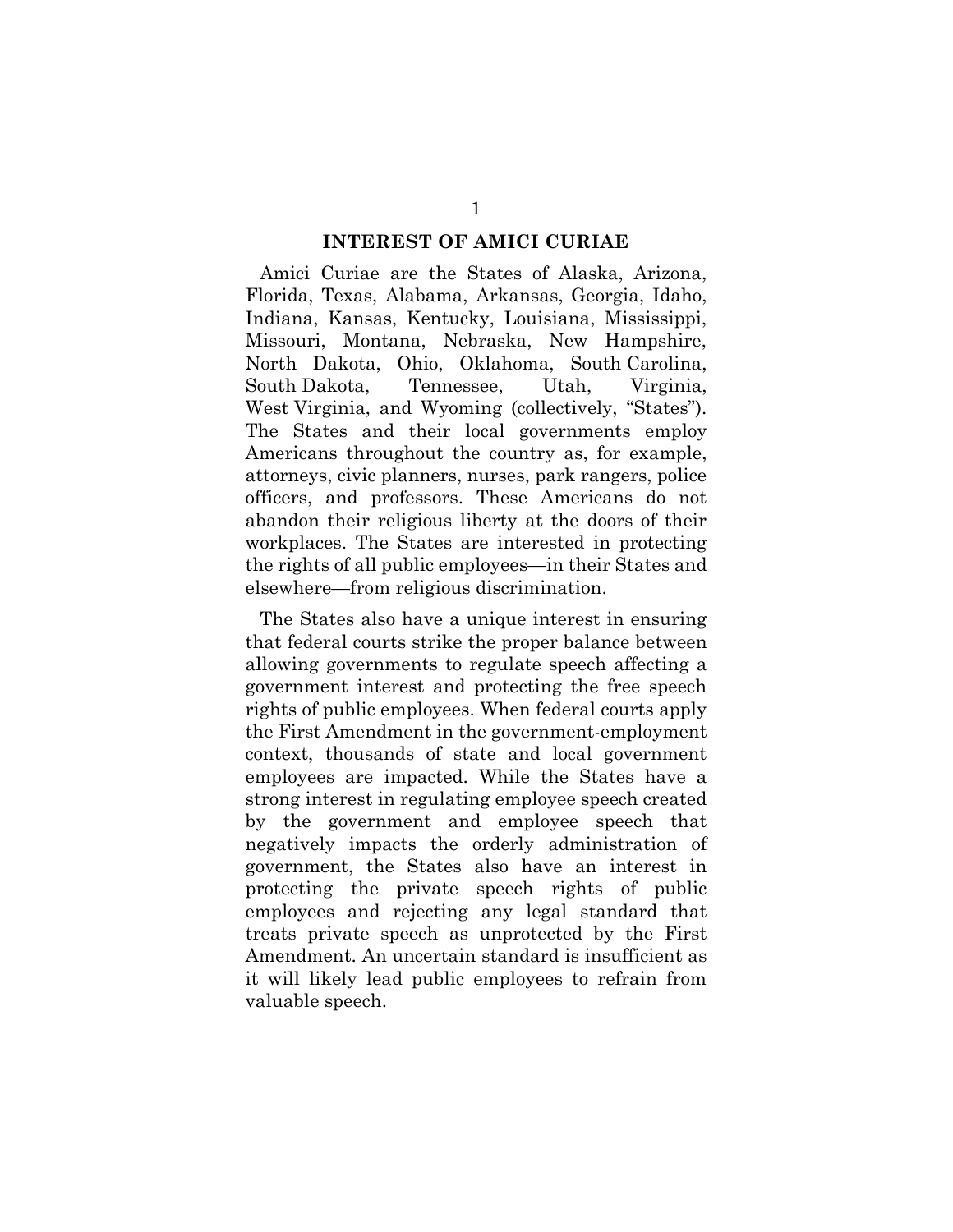The Ninth Circuit failed to strike the proper balance here. Not only does the Ninth Circuit's decision erroneously convert large swaths of private speech into unprotected speech, it compels public employers to punish such private speech in the name of avoiding Establishment Clause liability and could expose public employers to Establishment Clause liability if they correctly choose not to punish private religious speech. This case, therefore, implicates the vital interests of the States in promoting the general welfare of their citizens and employees and protecting their constitutional rights.

#### **SUMMARY OF ARGUMENT**

The Bremerton School District prohibited Coach Kennedy from "engag[ing] in demonstrative religious activity, readily observable to (if not intended to be observed by) students and the attending public." Pet. App. 37, 81. The District then suspended Coach Kennedy for violating this directive when he offered a prayer by himself on a football field in view of students. Pet. App. 49–50, 81. The Ninth Circuit ruled that Coach Kennedy's private act of prayer could be interpreted as government speech and that the District was therefore justified in curtailing Coach Kennedy's religious expression based solely on fear of liability under the Establishment Clause. This was error.

The Ninth Circuit's conclusion is inconsistent with this Court's precedents regarding protected speech. This Court has recognized that a government employer must respect the First Amendment rights of government employees. Yet the Ninth Circuit relied on *Garcetti v. Ceballos*, 547 U.S. 410 (2006), to hold that Coach Kennedy's act of private prayer was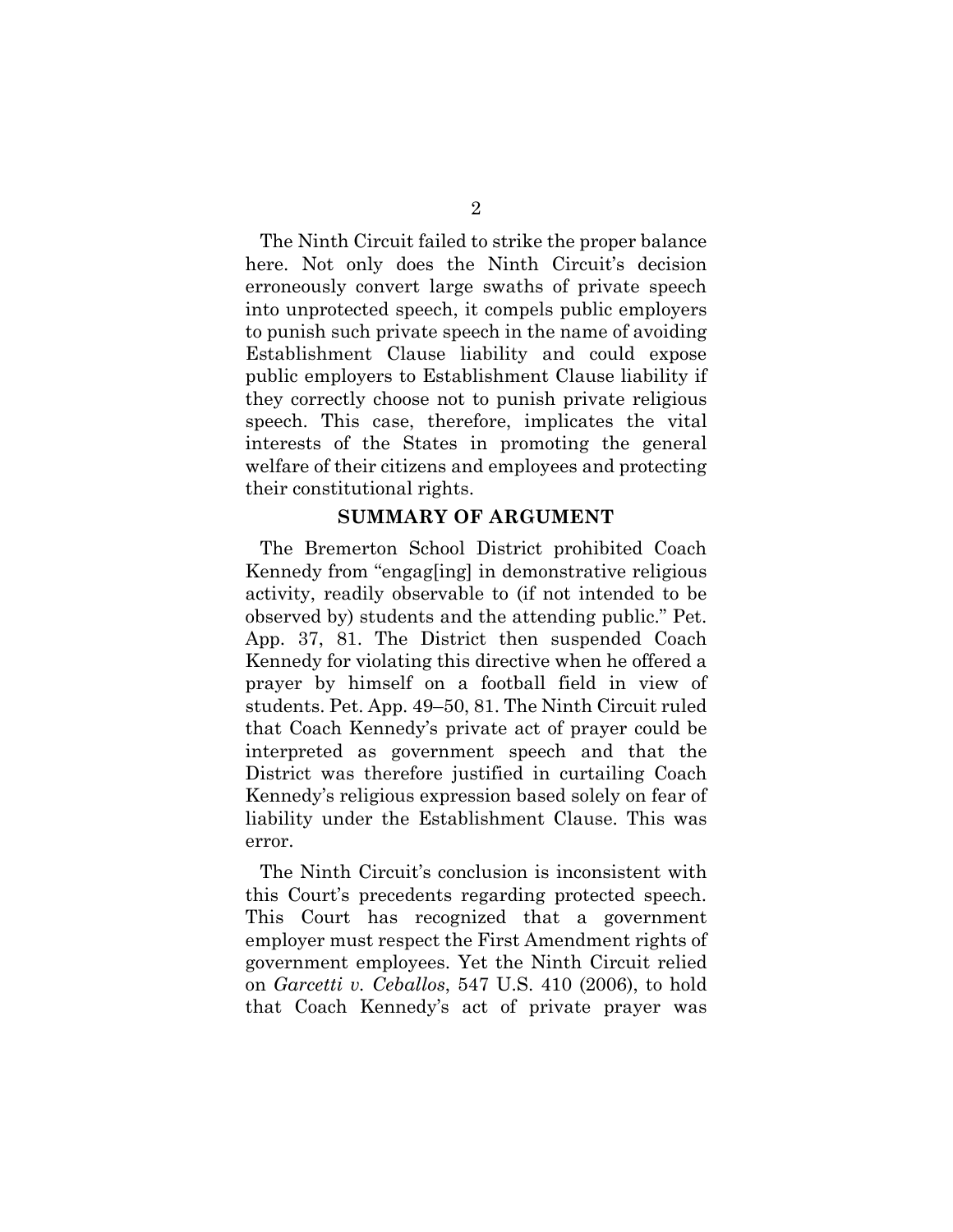unprotected. That reliance was misplaced. *Garcetti* dealt with public-employee speech produced in connection with performing official job duties. The record here easily demonstrates that this case does not fall into the *Garcetti* exception. Coach Kennedy's individual act of prayer was not performed in connection with official job duties; in fact, his act of prayer was specifically excluded from his duties. Categorizing Coach Kennedy's prayer as public as opposed to private speech threatens the First Amendment rights of all public employees.

The Ninth Circuit's conclusion is also detrimental to public employers. Official communications have official consequences, and if allowed to stand, the Ninth Circuit's opinion could result in employers having to police every observable message by their employees. This is not a sound result.

In addition to its problematic speech analysis, the Ninth Circuit also erred by allowing the school district to justify its discriminatory actions under the Establishment Clause. The Establishment Clause precludes only government action, not the protected expression of private individuals. Furthermore, years of precedents confirm that a school district does not violate the Establishment Clause simply because of the presence of protected, private religious speech on a school campus. And the longtime tradition of religious and other individualized expression in athletics further supports the personal nature of Coach Kennedy's prayer. If the school district had any concern remaining, the proper path forward would have been for the school district to engage in its own speech and make clear that tolerance of religious views is not endorsement. Contrary to the Ninth Circuit's conclusion, a government employer can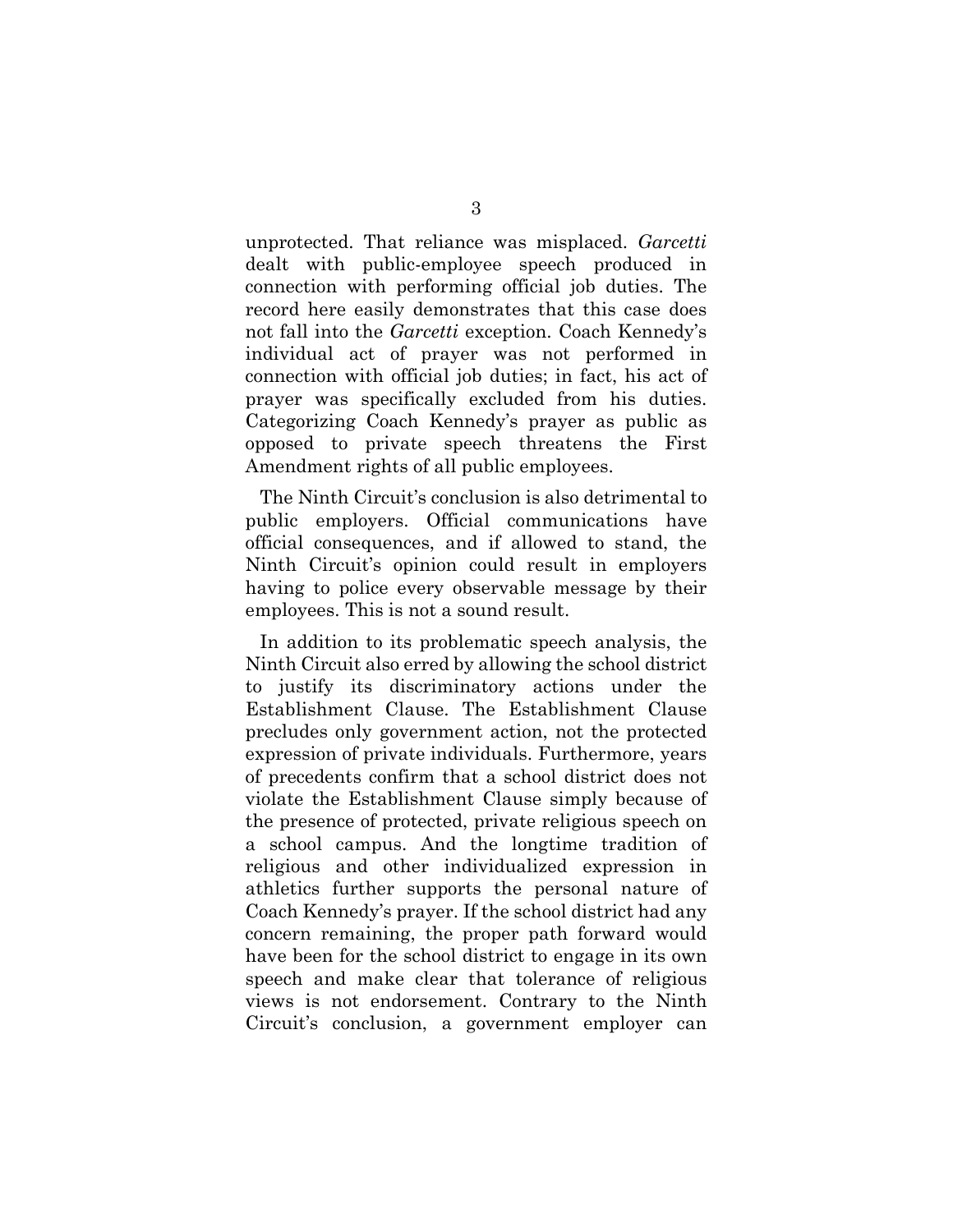respect employees' protected speech without violating the Establishment Clause.

The Ninth Circuit's overbroad reading of the First Amendment as to both the Establishment Clause and government speech is not only unconstitutional, but it is also detrimental to recruiting and retaining the most highly qualified candidates for public service. Individuals will not be willing to become public school teachers or other government employees if they must do so at the expense of sacrificing their constitutionally protected rights.

This Court must reverse the Ninth Circuit's decision, which threatens to curtail First Amendment liberties and, in turn, deter individuals from seeking public employment.

#### **ARGUMENT**

### **I. This Court's Precedents Do Not Hold That Private Speech By Public Employees Is Exempt From First Amendment Protection.**

1. States and local governments operate only through those employed to do the "People's work." The employment relationship that States and local governments share with their employees is unique in several respects. Most importantly here, one party to that employment relationship—States and local governments—are state actors. Private employers, while required to abide by statutes and regulations, are not state actors required to extend constitutional rights to their employees. States and local governments, on the other hand, must do so.

The Court, therefore, has correctly recognized that a government employer must respect the First Amendment rights of a government employee. For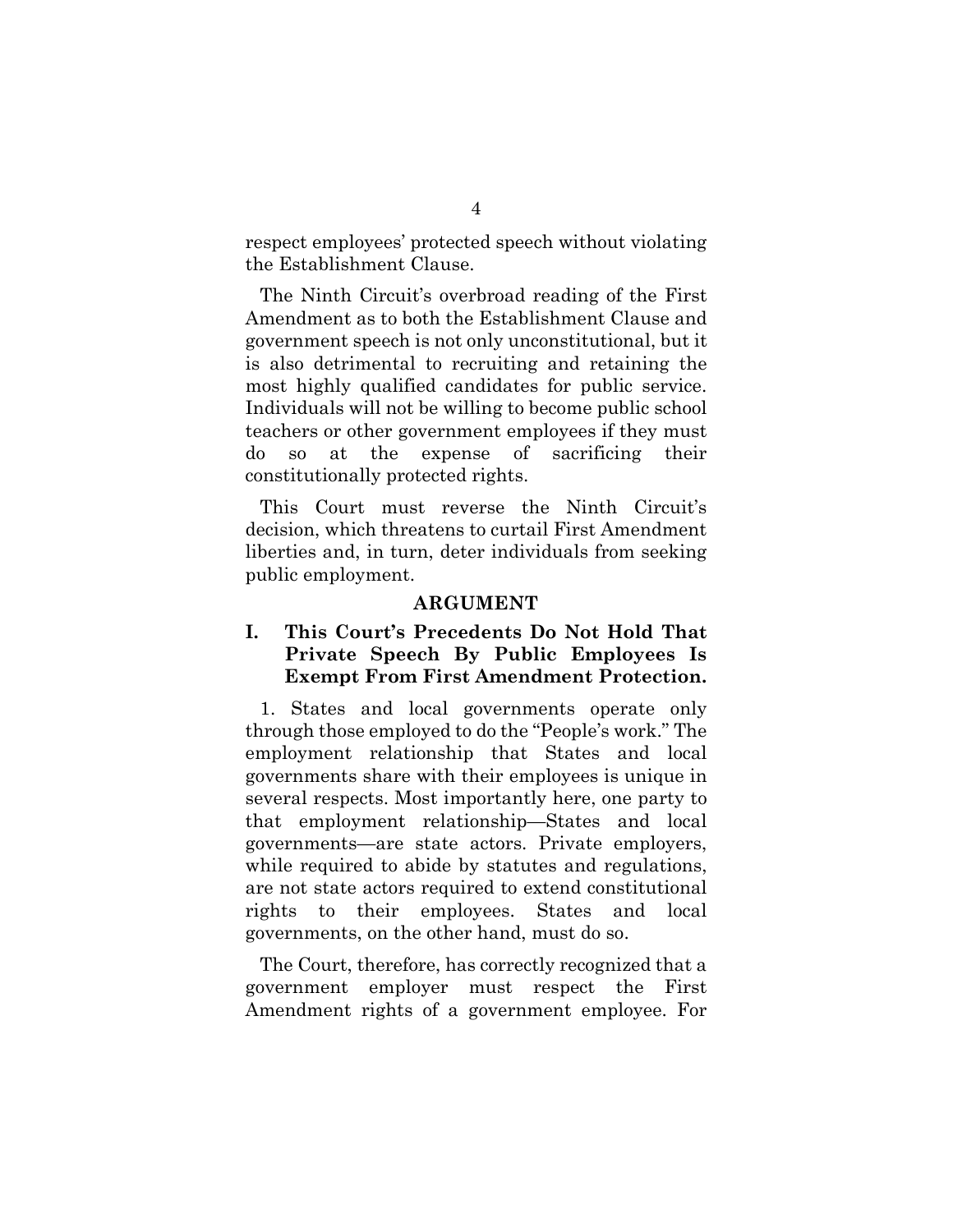example, public employees are protected from adverse employment action for writing a letter to a local newspaper about matters of public importance or discussing politics with a co-worker. *Pickering v. Bd. of Educ.*, 391 U.S. 563, 573 (1968); *Rankin v. McPherson*, 483 U.S. 378, 392 (1987). Likewise, public employers cannot prohibit public employees from accepting any compensation for making speeches or writing articles with no connection to the employee's official duties. *See United States v. Nat'l Treasury Emps. Union*, 513 U.S. 454, 470 (1995). And as the Court famously explained in *Tinker v. Des Moines Independent Community School District*, "[i]t can hardly be argued that either students or teachers shed their constitutional rights to freedom of speech or expression at the schoolhouse gate." 393 U.S. 503, 506 (1969).

Outside the government-employment context, First Amendment rights are not absolute; the same can be said, with more force, *within* the governmentemployment context. The Court has recognized that "the State has interests as an employer in regulating the speech of its employees that differ significantly from those it possesses in connection with regulation of the speech of the citizenry in general." *See Pickering*, 391 U.S. at 568. Thus, the governmentemployer may regulate government-employee speech, even on matters of public importance, when the government's interest in doing so outweighs the employee's interest in speaking. *See id.* For example, a government employee may suffer adverse consequences for speech that is unrelated to employment and does not address a matter of public importance when the speech is "detrimental to the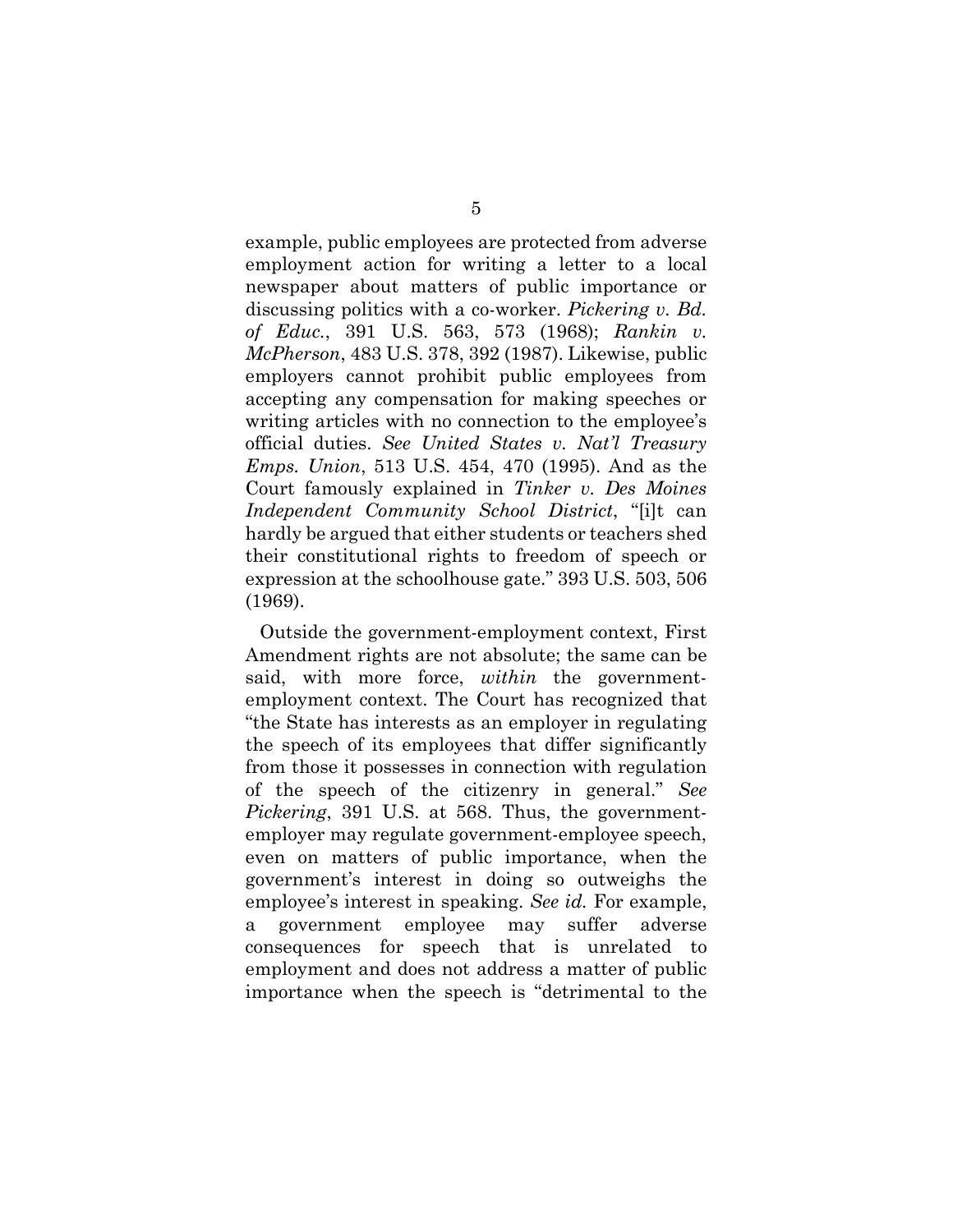mission and functions of the employer." *City of San Diego v. Roe*, 543 U.S. 77, 84 (2004) (per curiam).

A public employer also enjoys wide regulatory latitude when a public employee speaks as an employee upon matters that are not of public concern or otherwise protected under the Constitution. *See Connick v. Myers*, 461 U.S. 138, 147 (1983). In that situation, "absent the most unusual circumstances, a federal court is not the appropriate forum in which to review the wisdom of a personnel decision taken by a public agency allegedly in reaction to the employee's behavior." *Id.*

Relatedly, the Court has held that a public employee enjoys no First Amendment protection for speech "made pursuant to official responsibilities." *Garcetti v. Ceballos*, 547 U.S. 410, 424 (2006). This is because the First Amendment does not grant public employees with "a right to perform their jobs however they see fit" and "[r]efusing to recognize First Amendment claims based on government employees' work product does not prevent [public employees] from participating in public debate." *Id.* at 422.

2. This case centers around this last-mentioned exception to public-employee speech rights. Respondents argued—and the Ninth Circuit agreed that the speech at issue is unprotected under *Garcetti*. In so doing, the Ninth Circuit stretched *Garcetti* beyond recognition.

*Garcetti* offers no support for the Ninth Circuit's notion that every form of speech an employee engages in while on the job—even a brief, private prayer—is categorically unprotected under the First Amendment. Rather, the "critical question under *Garcetti* is whether the speech at issue is itself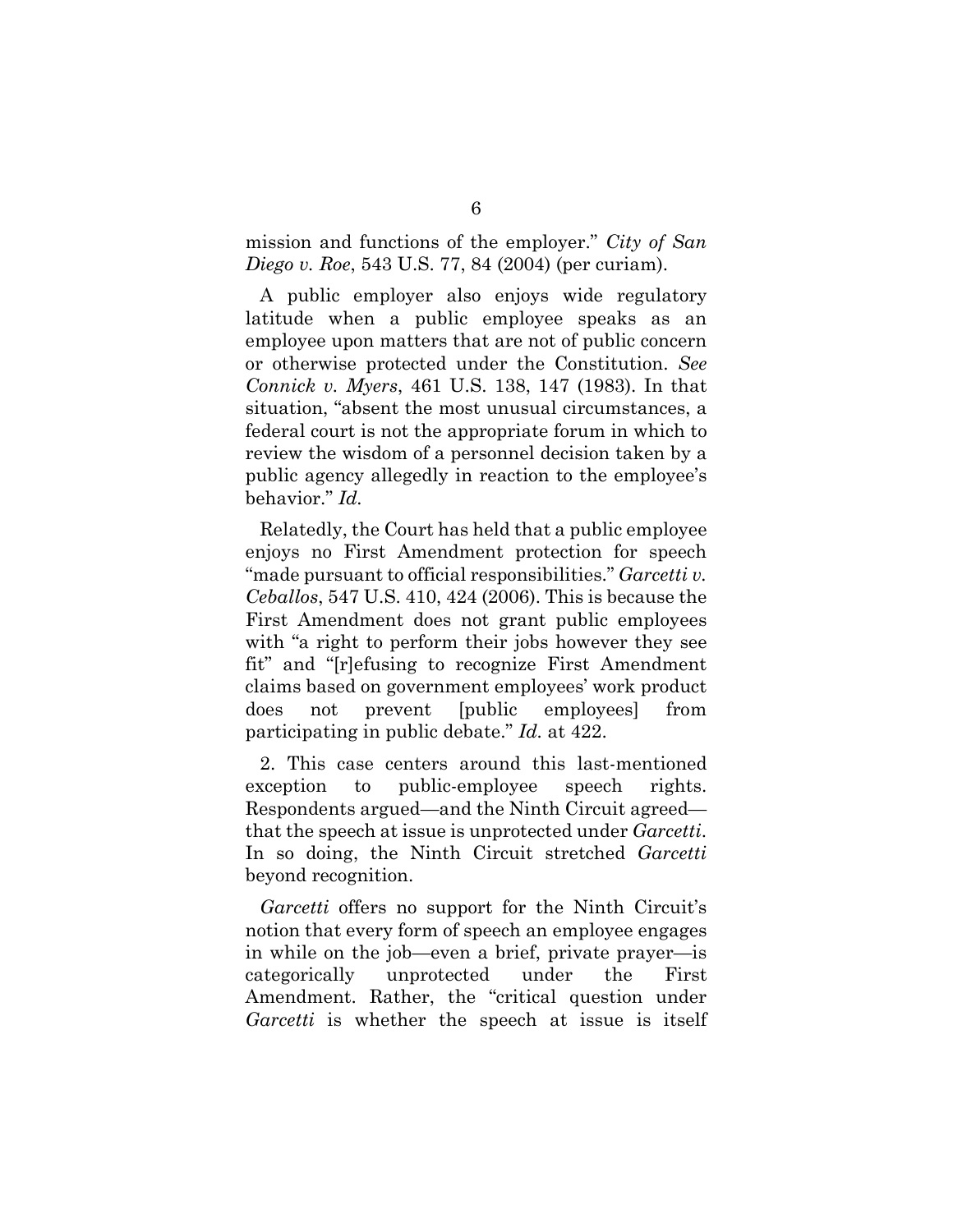ordinarily within the scope of an employee's duties, not whether it merely concerns those duties." *Lane v. Franks*, 573 U.S. 228, 240 (2014); *accord id.* at 247 (Thomas, J., concurring). That rule strikes a balance between allowing public employers to regulate government-created speech while also allowing public employees to speak as citizens.

In *Garcetti*, Ceballos, a calendar deputy with the Los Angeles District Attorney's office, drafted a memorandum to his superiors conveying concerns about how the office obtained a particular search warrant. The memo, however, did not stop Ceballos' superiors from moving forward with the prosecution, during which Ceballos testified in support of a defense motion challenging the warrant. The trial court denied that motion.

Following these events, Ceballos claimed that his employer retaliated against him for the memo in various ways, including denying him a promotion. Ceballos filed suit, claiming this alleged retaliation violated his First Amendment rights. This Court rejected Ceballos' First Amendment claim.

Importantly, unlike Coach Kennedy here, Ceballos conceded that his speech was performed pursuant to his official duties. *See Garcetti*, 547 U.S. at 424 (acknowledging that he "wrote his disposition memo pursuant to his employment duties"). The Court, thus, had "no occasion to articulate a comprehensive framework for defining the scope of an employee's duties in cases where there is room for serious debate." *Id.*

The Court made clear throughout its opinion, however, that Ceballos' concession doomed his First Amendment claim. The Court emphasized that "[t]he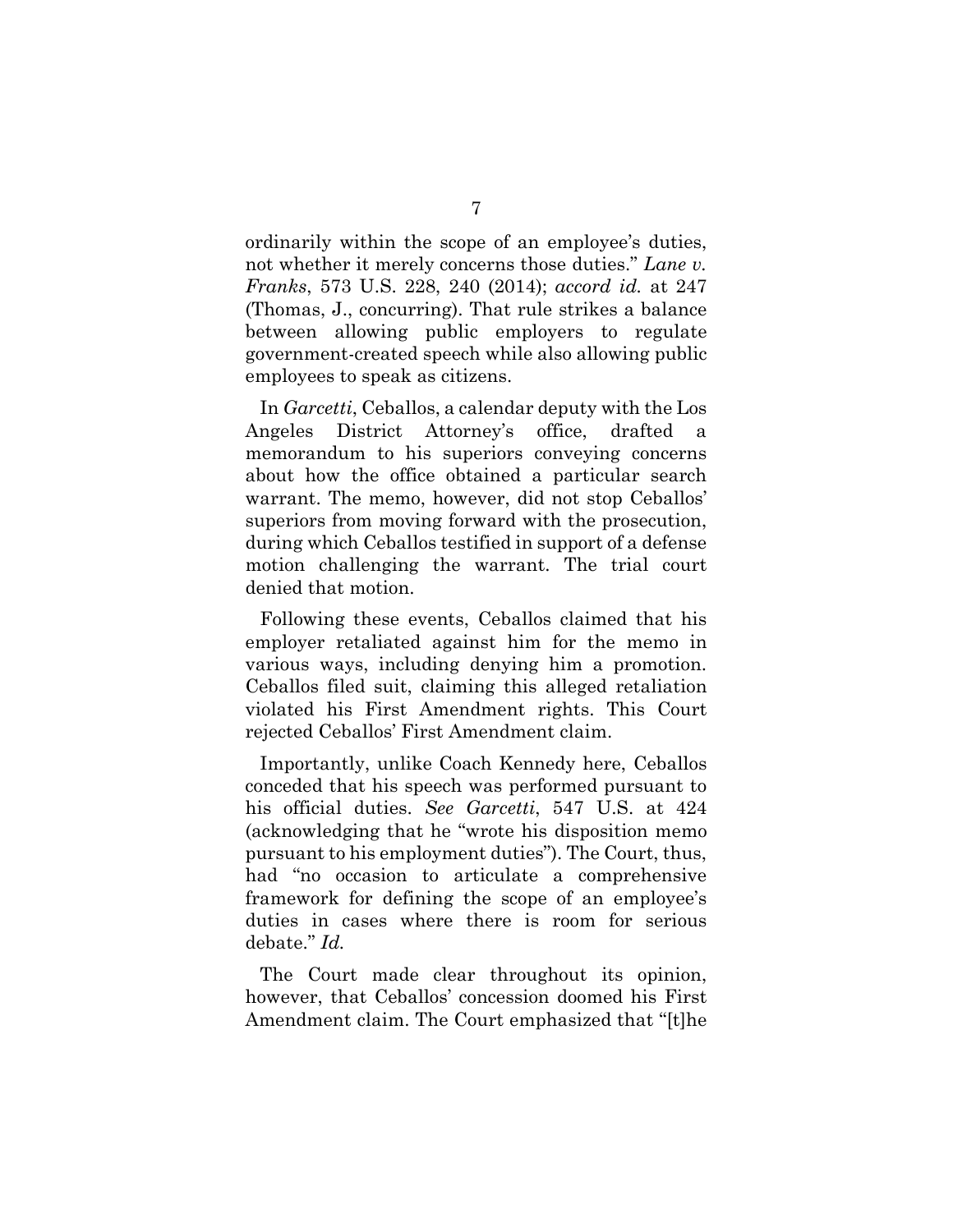memo concerned the subject matter of Ceballos' employment"; "his expressions were made pursuant to his duties as a calendar deputy"; "Ceballos spoke as a prosecutor fulfilling a responsibility to advise his supervisor about how best to proceed with a pending case"; and Ceballos' memo "owe[d] its existence to a public employee's professional responsibilities." *Id.* at 421.

Because the speech at issue in *Garcetti* was produced pursuant to official job duties, the Court had little problem rejecting First Amendment protection. As the Court put it, "the First Amendment does not prohibit managerial discipline based on an employee's expressions made pursuant to official responsibilities." *Id.* at 424. This is true even where an employee's "duties sometimes required him to speak or write." *Id.* at 422. The Court correctly concluded that refusing to protect "government employees' work product does not prevent them from participating in public debate," *id.*, and that a contrary rule would create separation of powers issues by "mandating judicial oversight of communications between and among government employees and their superiors in the course of official business," *id.* at 423.

While Justice Souter expressed concern that *Garcetti* would lead employers to "expand stated job descriptions to include more official duties and so exclude even some currently protectable speech from First Amendment purview," *id.* at 431 n.2 (Souter, J., dissenting), the majority rejected "the suggestion that employers can restrict employees' rights by creating excessively broad job descriptions," *id.* at 424.

3. *Garcetti* therefore does not support the Ninth Circuit's holding that Coach Kennedy's private prayer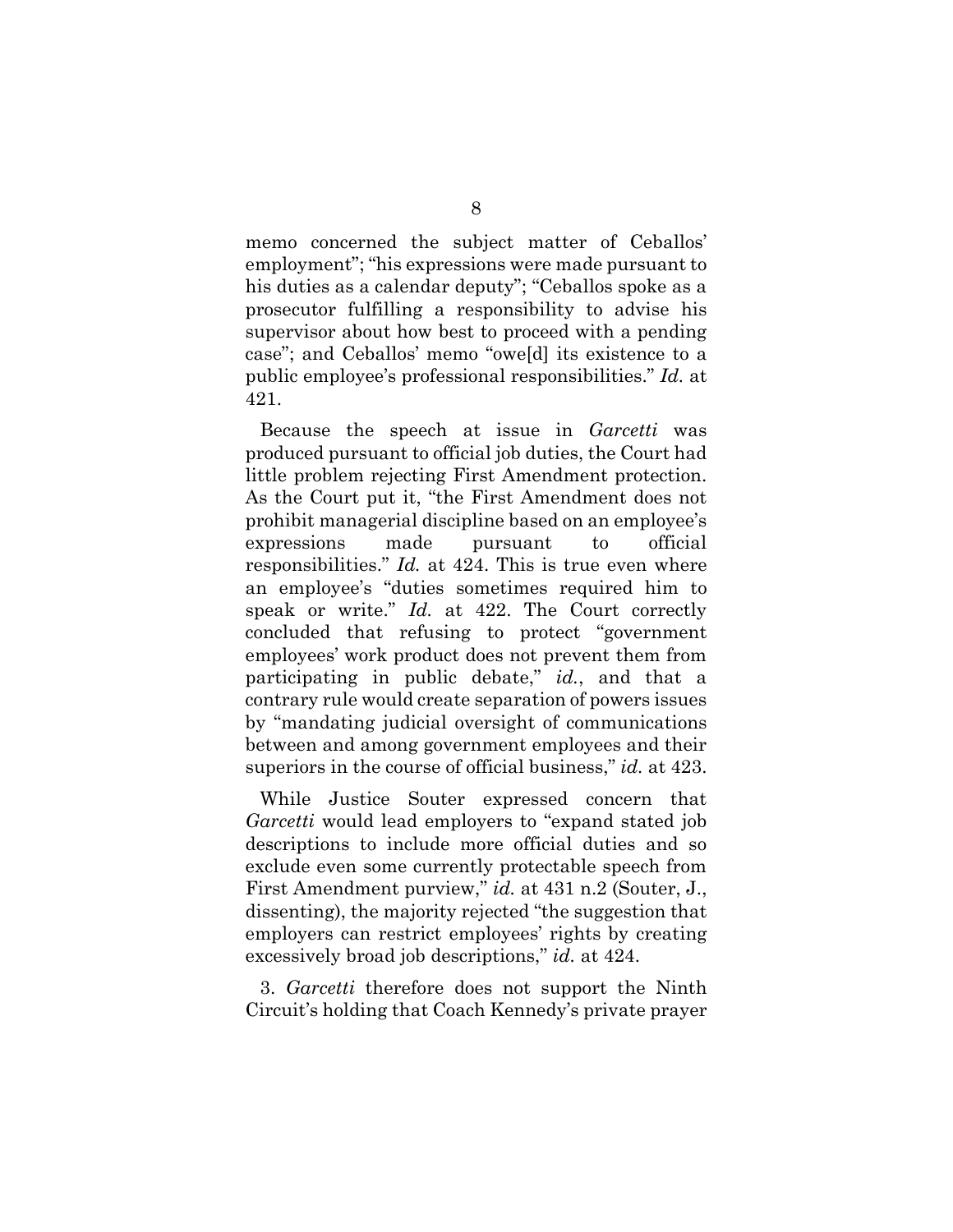was unprotected speech. Instead, *Garcetti* removed First Amendment protection from public-employee speech when that speech constitutes work product or job performance. And it simply allows a government employer to judge an employee based on speech that the employer could be expected to evaluate for its quality in a performance review.

Here, Coach Kennedy did not engage in individual acts of prayer to fulfill his duties as a football coach, nor did his prayer amount to government work product. The Bremerton School District could not expect to evaluate the quality of Coach Kennedy's private prayer (as opposed to the quality of his play calling) in a performance review. Tellingly, "[t]he District demanded that coaching staff comply with a policy entitled 'Religious-Related Activities and Practices,' which the District interpreted to prohibit Kennedy's post-game prayer." Pet. App. 92–93 (O'Scannlain, J., statement respecting the denial of rehearing en banc). The Bremerton School District, therefore, "excluded prayer from his duties—both as a matter of general policy and as applied to him specifically." *Id.* at 93.

Yet the Ninth Circuit suggested that all of Coach Kennedy's "expression on the field . . . during a time when he was generally tasked with communicating with students" was pursuant to his job duties and thus unprotected by the First Amendment, Pet. App. 15, realizing Justice Souter's fears, *see Garcetti*, 547 U.S. at 431 n.2.

Like *Garcetti*, this case does not require the Court "to articulate a comprehensive framework for defining the scope of an employee's duties in cases where there is room for serious debate." 547 U.S. at 424. This case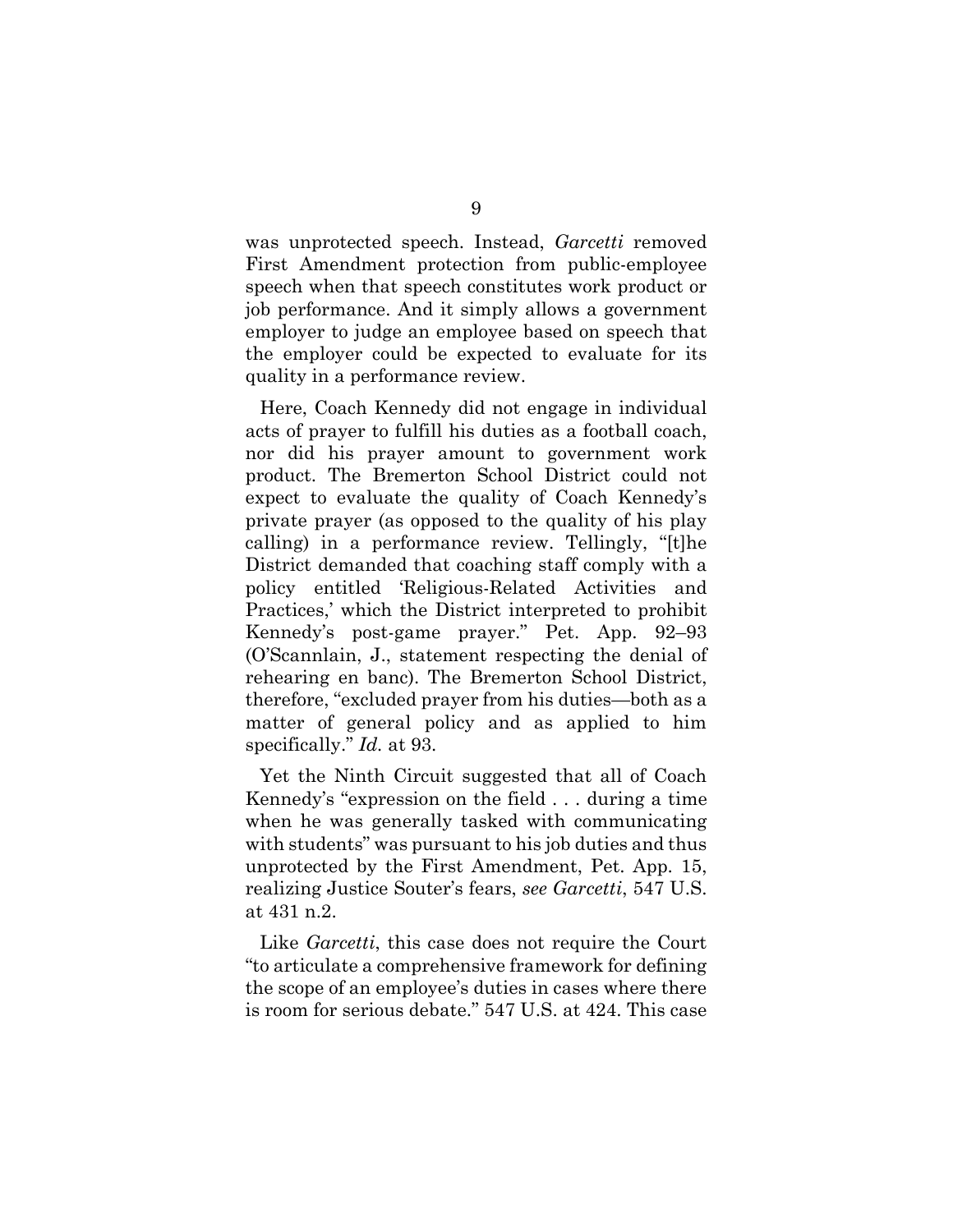presents the mirror image of *Garcetti*. There, Ceballos conceded that the speech was made pursuant to his official duties, and therefore the Court easily concluded that the speech at issue was unprotected. Here, the record demonstrates that Coach Kennedy's speech was not a part of his official duties and therefore should be protected.

4. The Ninth Circuit's contrary conclusion is not only detrimental to public employees' protections, but it also expands public employers' potential liability for employee speech. Because official communications have official consequences, including potentially binding a public employer or subjecting a public employer to liability, it is of vital importance that public employers can look to an employee's actual job duties to distinguish messages communicated in a public capacity from the private speech of employees acting outside those duties. *See, e.g.*, *Roe v. Nevada*, 621 F. Supp. 2d 1039, 1051–52 (D. Nev. 2007) (school district could be held liable for verbal and physical abuse within the scope of a teacher's employment); *Duyser v. Sch. Bd. of Broward Cnty.*, 573 So. 2d 130, 131 (Fla. Dist. Ct. App. 1991) (per curiam) (school board not liable when teacher performed satanic rituals on students because the conduct was "definitely not authorized or incidental to authorized conduct"); *McIntosh v. Becker*, 314 N.W.2d 728, 732 (Mich. Ct. App. 1981) (school could not be held liable for alleged racial and sexual slurs made by teacher outside the scope of employment); *Tall v. Bd. of Sch. Comm'rs of Balt. City*, 706 A.2d 659, 671 (Md. Ct. Spec. App. 1998) (school board could not be held liable for teacher who beat special education student because such acts were outside the scope of employment).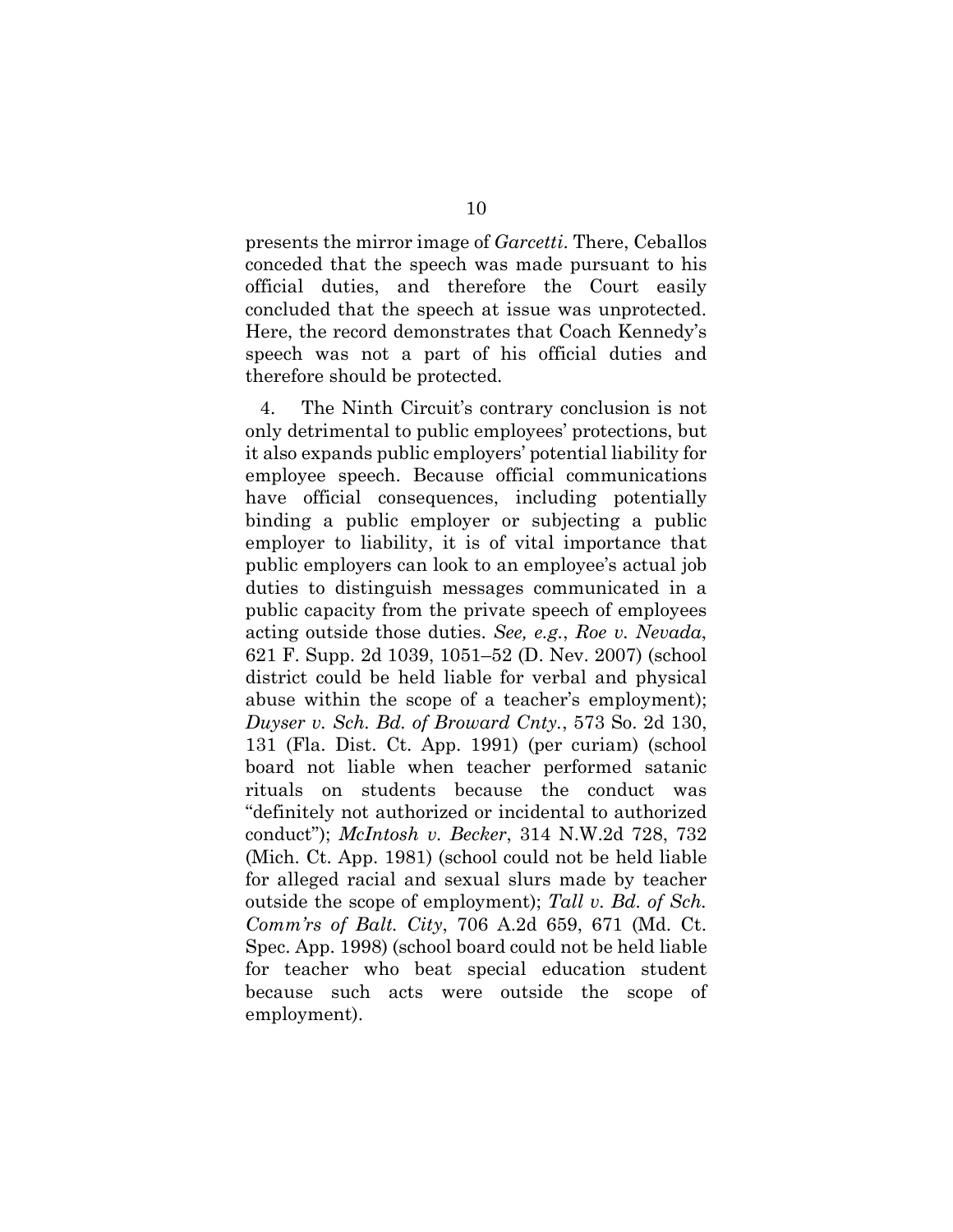It is not practically feasible—let alone constitutional or desirable—for a public employer to regulate every observable message (both verbal and nonverbal) that its employees communicate or that would not occur merely but for (rather than pursuant to) public employment.

The Court should, therefore, limit unprotected speech under *Garcetti* to public-employee speech produced pursuant to an employee's job duties. *Garcetti* does not hold that a public employee's private speech—like Coach Kennedy's here—is unprotected by the First Amendment.

### **II. Allowing The School District To Justify Its Discriminatory Actions Under The Establishment Clause Creates Problems For Public Employers And Employees Alike.**

The Ninth Circuit's analysis also turned the Establishment Clause on its head. No one appears to dispute that the District's restriction on Coach Kennedy's prayer was targeted at religion—the District admits that the issue it had with Kennedy was the religious content of his speech. The District attempted to justify such discrimination on the basis that discrimination was required to avoid Establishment Clause liability. This Court has repeatedly rejected such weaponization of the Establishment Clause. *See Good News Club v. Milford Cent. Sch.*, 533 U.S. 98, 113 (2001) (noting that the Court has rejected similar defenses in Free Speech cases). Undeterred, the Ninth Circuit accepted the District's Establishment Clause defense. That conclusion was wrong—and concerning—for several reasons.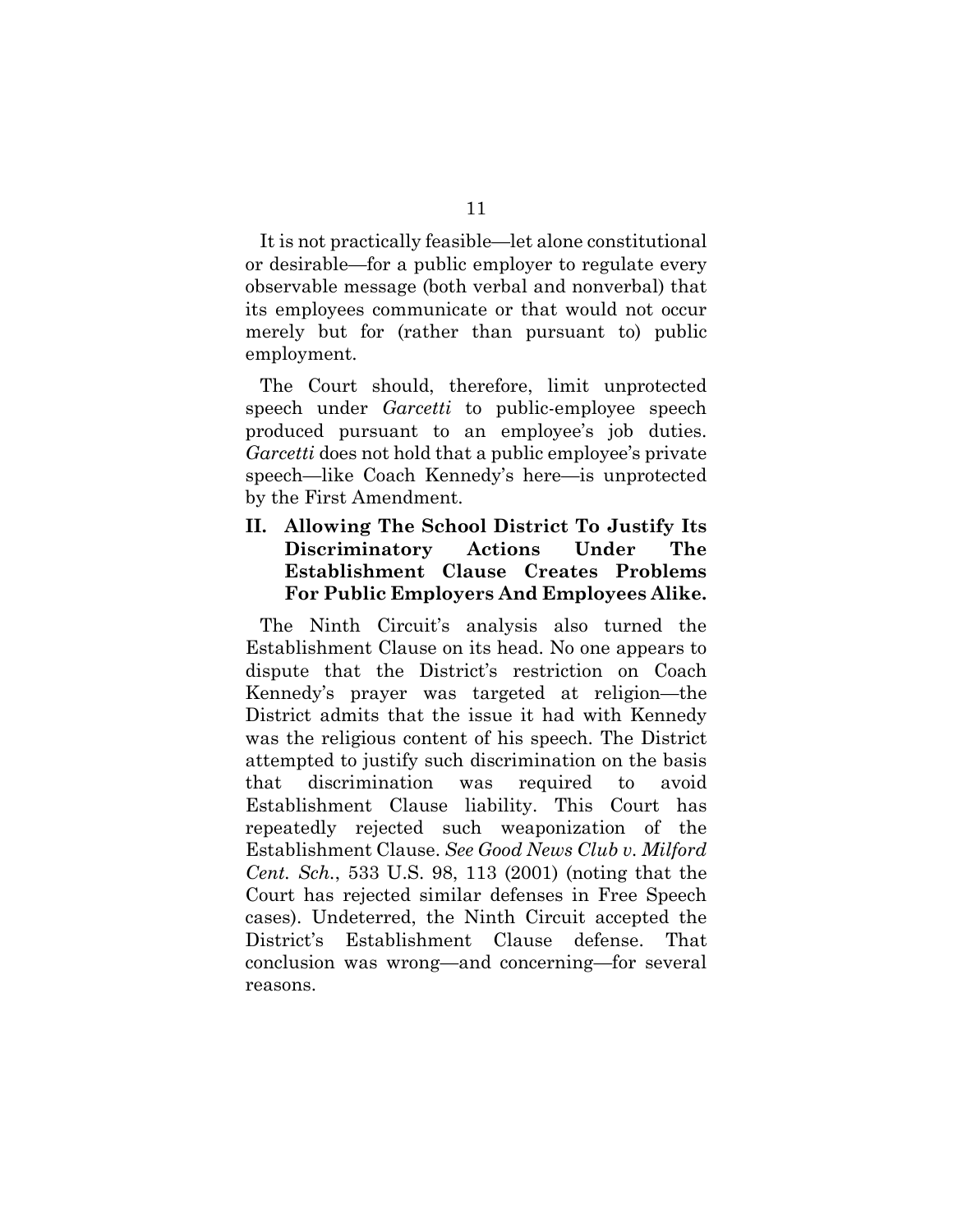1. The panel "[took] the rare—indeed, unprecedented—step of perceiving an Establishment Clause violation without first locating any state action to constitute such a violation." Pet. App. 97 (O'Scannlain, J., statement respecting the denial of rehearing en banc). Under its plain terms and years of precedents, the Establishment Clause precludes only government action, not the protected expression of private individuals. *See Capitol Square Rev. & Advisory Bd. v. Pinette*, 515 U.S. 753, 779 (1995) (O'Connor, J., concurring in part and concurring in the judgment) (On a fundamental level, "an Establishment Clause violation must be moored in government action."). This principle strikes at the core of the Establishment Clause and has been longrecognized in our nation's jurisprudence. *See Rosenberger v. Rector & Visitors of the Univ. of Va.*, 515 U.S. 819, 838–39 (1995) ("If there is to be assurance that the Establishment Clause retains its force in guarding against those *governmental actions* it was intended to prohibit, we must in each case inquire first into the purpose and object of the *governmental action in question*[.]") (emphasis added).

As explained in section I, Coach Kennedy's speech was private speech, not government speech. Yet the Ninth Circuit affirmed the District's conduct of censoring that private speech, first mis-labeling the speech as government speech, and then holding that even if the speech was private, the District's justification of avoiding Establishment Clause liability was a "compelling state interest." Pet. App. 17, 25. To be sure, when actual government conduct or speech is involved, preventing Establishment Clause liability could qualify as a compelling government interest. *See Good News Club*, 533 U.S.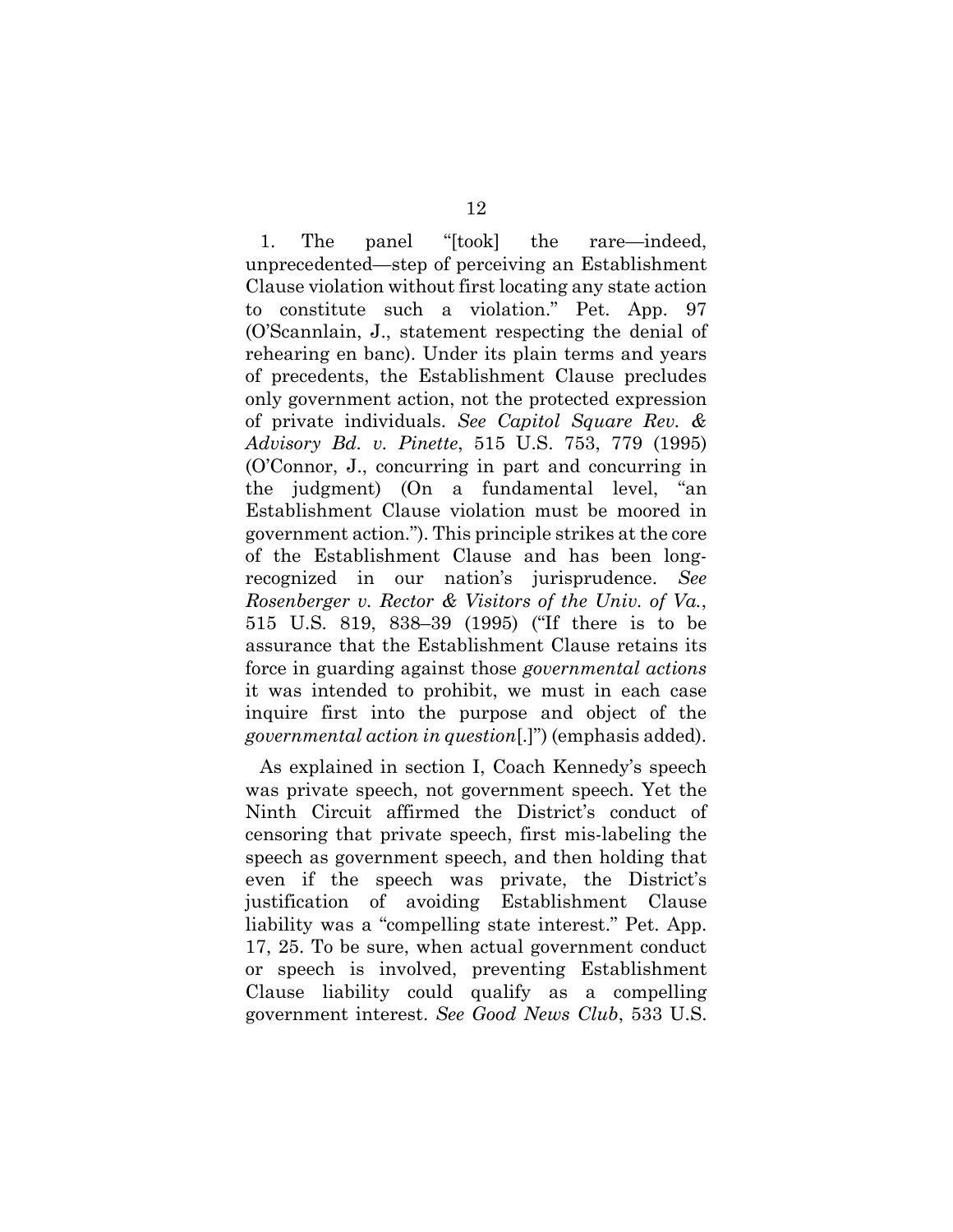at 112–13. But "achieving greater separation of church and State than is already ensured under the Establishment Clause" never does. *Widmar v. Vincent*, 454 U.S. 263, 276 (1981); *see also Good News Club*, 533 U.S. at 112–13; *Hills v. Scottsdale Unified Sch. Dist. No. 48*, 329 F.3d 1044, 1053 (9th Cir. 2003) (per curiam). The Ninth Circuit "subvert[ed] the entire thrust of the Establishment Clause, transforming a *shield* for individual religious liberty into a *sword* for governments to *defeat* individuals' claims to Free Exercise." Pet. App. 94 (O'Scannlain, J., statement respecting the denial of rehearing en banc) (emphasis in original).

2. To trigger the Establishment Clause on public school property, state action is still required. Judge O'Scannlain pointed to the many cases where this Court "has determined that private religious speech on public school property does not constitute state action," bringing such actions outside the scope of an Establishment Clause violation. Pet. App. 98 (collecting cases). These cases repeatedly enforce the principle that the mere presence of protected, private religious speech on a school campus does not constitute an endorsement such that it would bring the school within the ambits of an Establishment Clause violation. *See, e.g.*, *Good News Club*, 533 U.S. at 112−19 (permitting a private organization to use school facilities for religious instruction after school did not violate the Establishment Clause); *Widmar*, 454 U.S. at 270–75 (permitting a student group to use university facilities did not violate the Establishment Clause).

This conclusion must follow because the Establishment Clause "is limited by the Free Exercise Clause and . . . the Free Speech Clause." *Widmar*, 454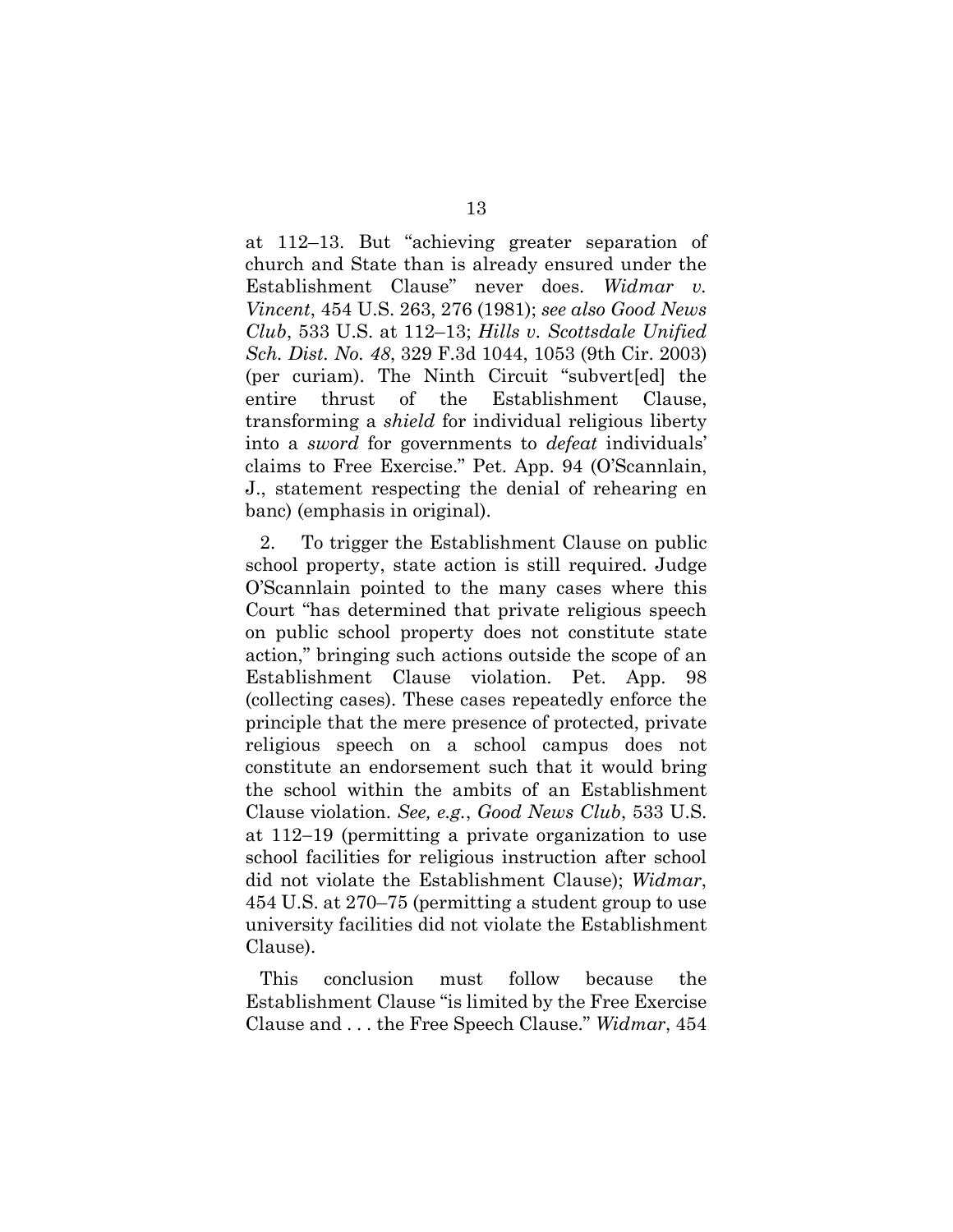U.S. at 276. Clearly there is a "critical difference 'between *government* speech endorsing religion, which the Establishment Clause forbids, and *private* speech endorsing religion, which the Free Speech and Free Exercise Clauses protect.'" *Rosenberger*, 515 U.S. at 841 (quoting *Bd. of Educ. of Westside Cmty. Schs. v. Mergens*, 496 U.S. 226, 250 (1990) (plurality op.)).

In *Mergens*, the Court rejected an argument that a public high school must exclude religious clubs because otherwise "the school would violate the Establishment Clause." 496 U.S. at 233. In so doing, the Court explained that preventing discrimination against religion does not raise Establishment Clause concerns because doing so "is undeniably secular." *Id.* at 249; *see also Widmar*, 454 U.S. at 271 ("[A]n openforum policy, including nondiscrimination against religious speech, would have a secular purpose[.]"). The Court had faith that high school students "are mature enough and are likely to understand that a school does not endorse or support student speech that it merely permits on a nondiscriminatory basis." *Mergens*, 496 U.S. at 250. And the Court rejected the notion that schools endorse everything they fail to censor. *See id.* Consequently, the Establishment Clause does not require government to censor private religious speech where such a censure would be unconstitutional if the private speech were nonreligious. *See Rosenburger*, 515 U.S. at 846 ("There is no Establishment Clause violation in the [government] honoring its duties under the Free Speech Clause.").

3. The correct path for a public school confronted with a situation like the District was here—rather than to engage in discrimination—is to engage in its own speech, explaining that tolerance of religious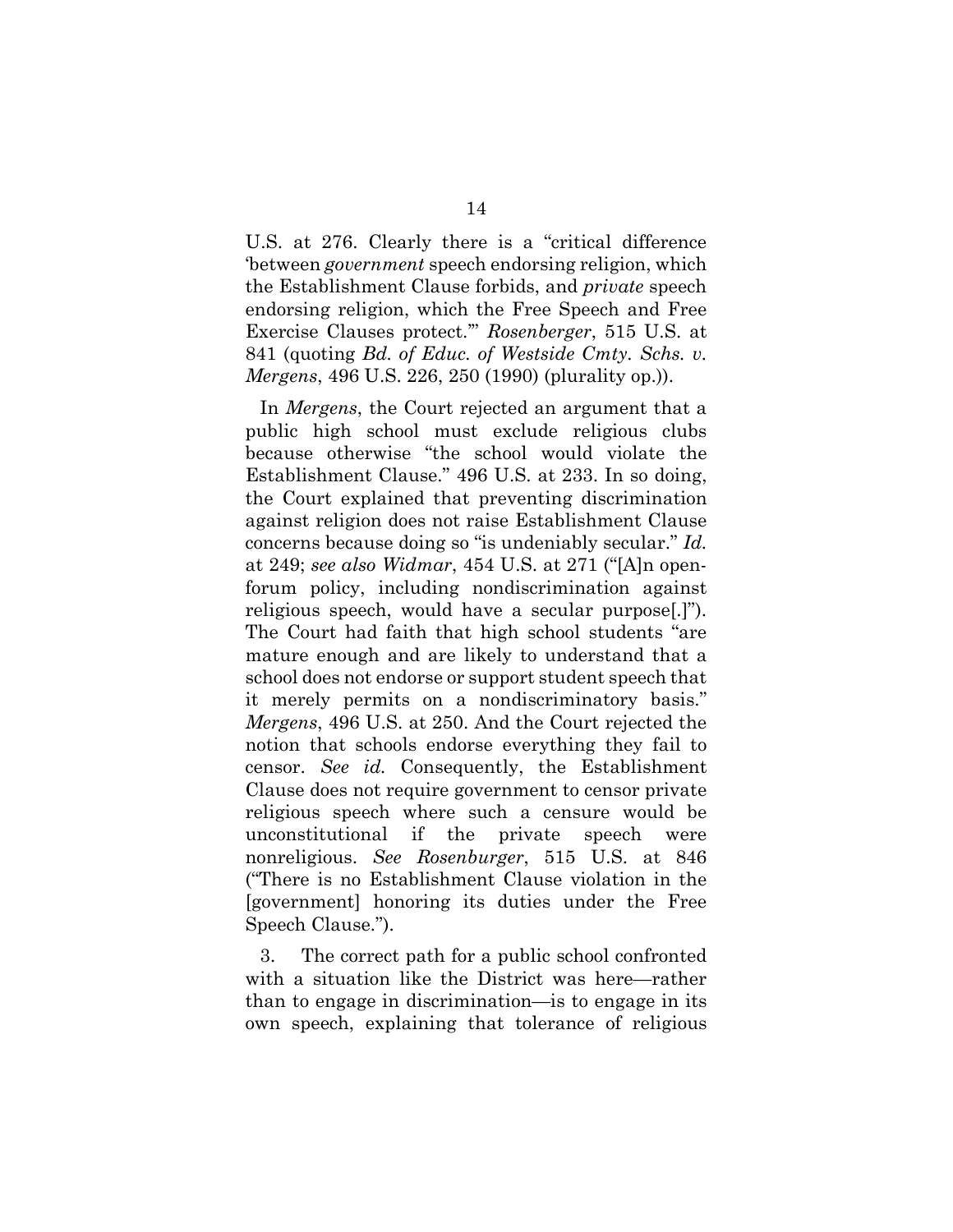views and practices does not constitute endorsement. As the Court put it in *Mergens*, "[t]o the extent a school makes clear that its recognition of respondents' proposed club is not an endorsement of the views of the club's participants, . . . students will reasonably understand that the school's official recognition of the club evinces neutrality toward, rather than endorsement of, religious speech." 496 U.S. at 251 (internal citation omitted); *Hedges v. Wauconda Cmty. Unit Sch. Dist. No. 118*, 9 F.3d 1295, 1300 (7th Cir. 1993) ("If pupils do not comprehend so simple a lesson, then one wonders whether the Wauconda schools can teach anything at all.").

There is no better way for a public school district to teach the value of toleration in a pluralistic society than to practice and preach neutrality when it comes to religion. "The school's proper response is to educate the audience rather than squelch the speaker. . . . Schools may explain that they do not endorse speech by permitting it." *Hedges*, 9 F.3d at 1299−1300. Neutrality is, after all, the very *least* that the Constitution demands and "educating the students in the meaning of the Constitution and the distinction between private speech and public endorsement . . . [is] what schools are for." *Id.* at 1299.

What government cannot do is exactly what the District did here—discriminate against private religious speech for fear that inaction would be misperceived as endorsement. As the Ninth Circuit correctly explained in *Hills*, "the desirable approach is not for schools to throw up their hands because of the possible misconceptions about endorsement of religion." 329 F.3d at 1055. "School districts seeking an easy way out try to suppress private speech" by declaring that "the best defense against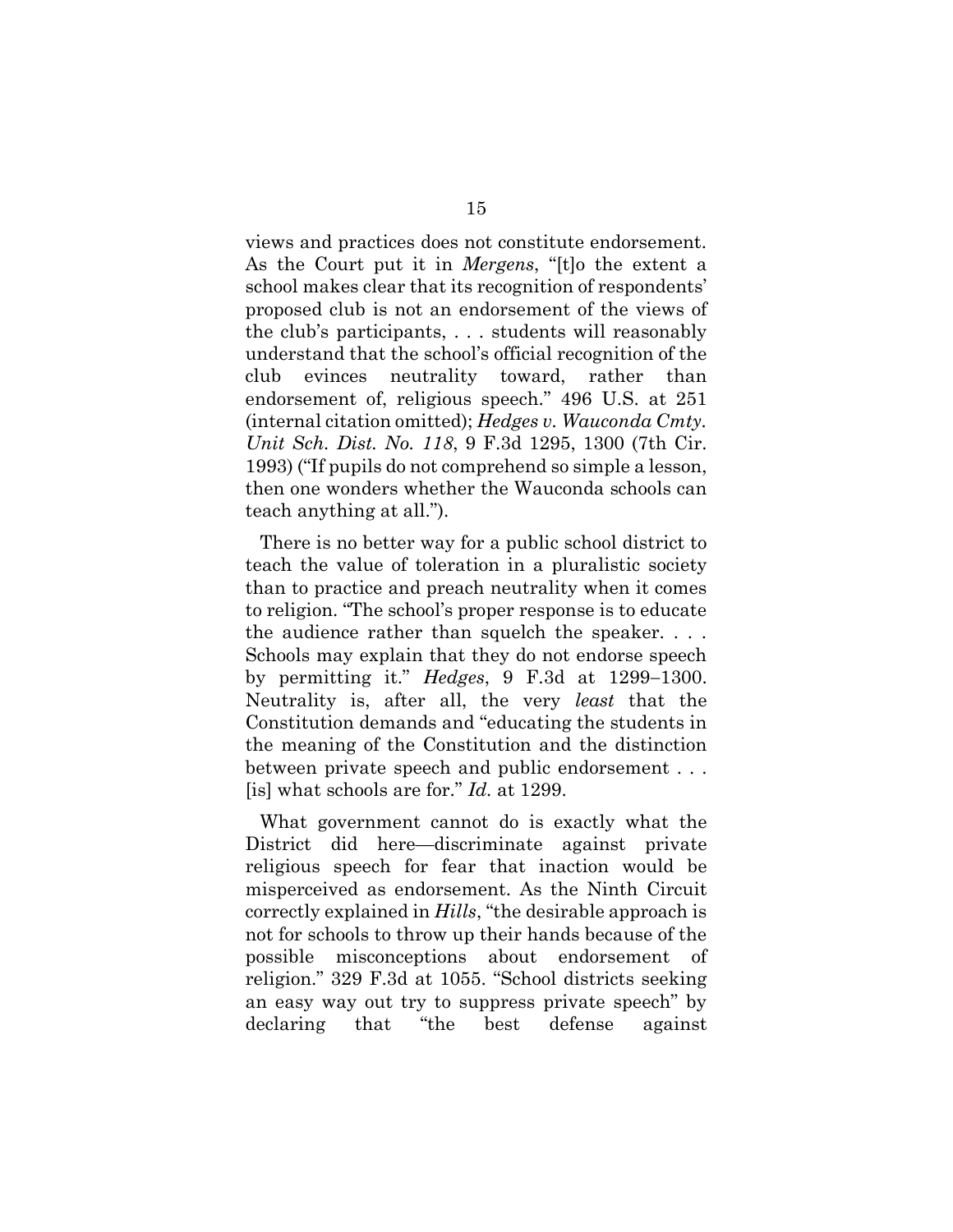misunderstanding is censorship." *Hedges*, 9 F.3d at 1299. The Court should once again make clear that the "proper response is to educate the audience rather than squelch the speaker." *Id.*

4. The Ninth Circuit's divergence from these longstanding Establishment Clause principles creates problems for public employers and public employees. For public employees, the Establishment Clause may now be used to inhibit individuals' First Amendment freedoms. This could make government employment much less attractive. And for public employers, the Ninth Circuit's analysis could be read to create an affirmative duty to not only ensure that its actions remain religiously neutral, but also to police the private actions of its employees and take affirmative steps to prevent actions that would otherwise be protected under the First Amendment. Requiring public employers to affirmatively restrict private religious expression is not what the Establishment Clause requires.

Under a proper application of the First Amendment, a government employer can avoid violating the Establishment Clause while continuing to respect its employees' First Amendment rights. Respecting the proper balance ensures not only that individual constitutional rights are not infringed, but also protects government employers from the distasteful duty of policing their employees' every word and deed.

The Ninth Circuit's holding, concluding that Establishment Clause liability could result from government neutrality toward religion, and requiring government to affirmatively restrict private religious speech, also threatens state religious freedom legislation. In the wake of the Court's decisions in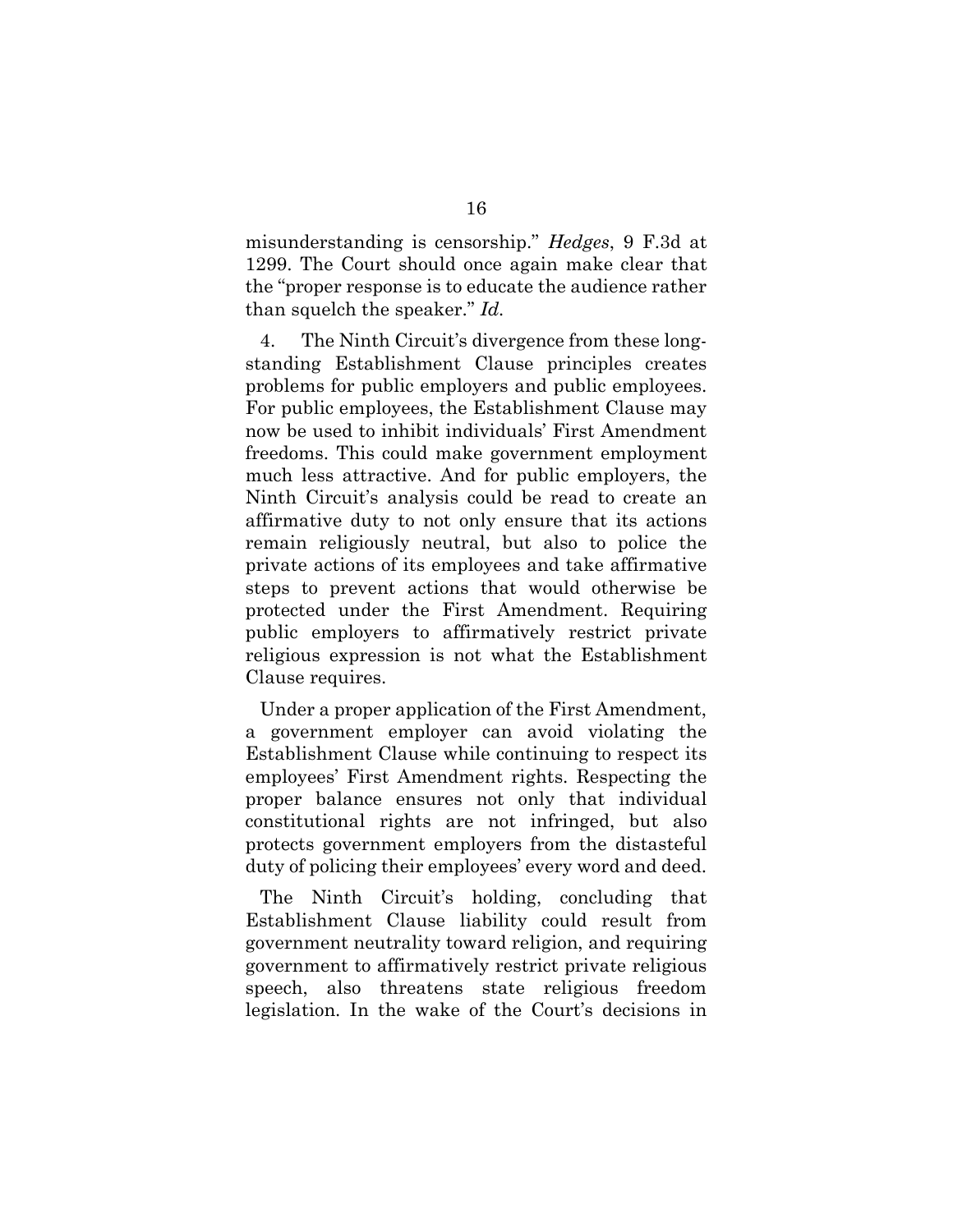*Employment Division v. Smith*, 494 U.S. 872 (1990), and *City of Boerne v. Flores*, 521 U.S. 507 (1997), many state legislatures passed religious freedom laws, requiring facially neutral government action that impedes upon religious freedoms to pass heightened judicial scrutiny.<sup>[1](#page-23-0)</sup> This Court has never questioned the constitutionality of those laws under the Establishment Clause. Yet the Ninth Circuit's analysis, which could be read to impose an affirmative duty on government employers to stop employees from engaging in private displays of faith, would certainly not permit states, through religious freedom legislation, to grant such displays heightened protection. The Court should make clear that private displays of faith are just that—private—and that governmental concern that such displays may be misperceived as government displays of faith do not justify religious discrimination.

<span id="page-23-0"></span><sup>1</sup> Twenty-three States have enacted religious freedom restoration acts. *See* Ala. Const. amend. 622; Ariz. Rev. Stat. §§ 41-1493 to 41-1493.04; Ark. Code Ann. §§ 16-123-401 to 16-123- 407; Conn. Gen. Stat. § 52-571b; Fla. Stat. §§ 761.01 to 761.061; Idaho Code §§ 73.401 to 73.404; 775 Ill. Comp. Stat. 35/1-99; Ind. Code §§ 34-13-9-0.7 to 34-13-9-11; Kan. Stat. Ann. §§ 60-5301 to 60-5305; Ky. Rev. Stat. Ann. § 446.350; La. Rev. Stat. Ann. §§ 13:5231 to 13:5242; Miss. Code Ann. § 11-61-1; Mo. Rev. Stat. §§ 1.302 to 1.307; Mont. Code Ann. §§ 27-33-101 to 27-33-105; N.M. Stat. Ann. §§ 28-22-1 to 28-22-5; Okla. Stat. tit. 51, §§ 251 to 258; 71 Pa. Cons. Stat. §§ 2401 to 2407; R.I. Gen. Laws §§ 42-80.1-1 to 42.80.1-4; S.C. Code Ann. §§ 1-32-10 to 1-32-60; S.D. Codified Laws § 1-1A-4; Tenn. Code Ann. § 4-1-407; Tex. Civ. Prac. & Rem. Code Ann. §§ 110.001 to 110.012; Va. Code Ann. § 57-2.02.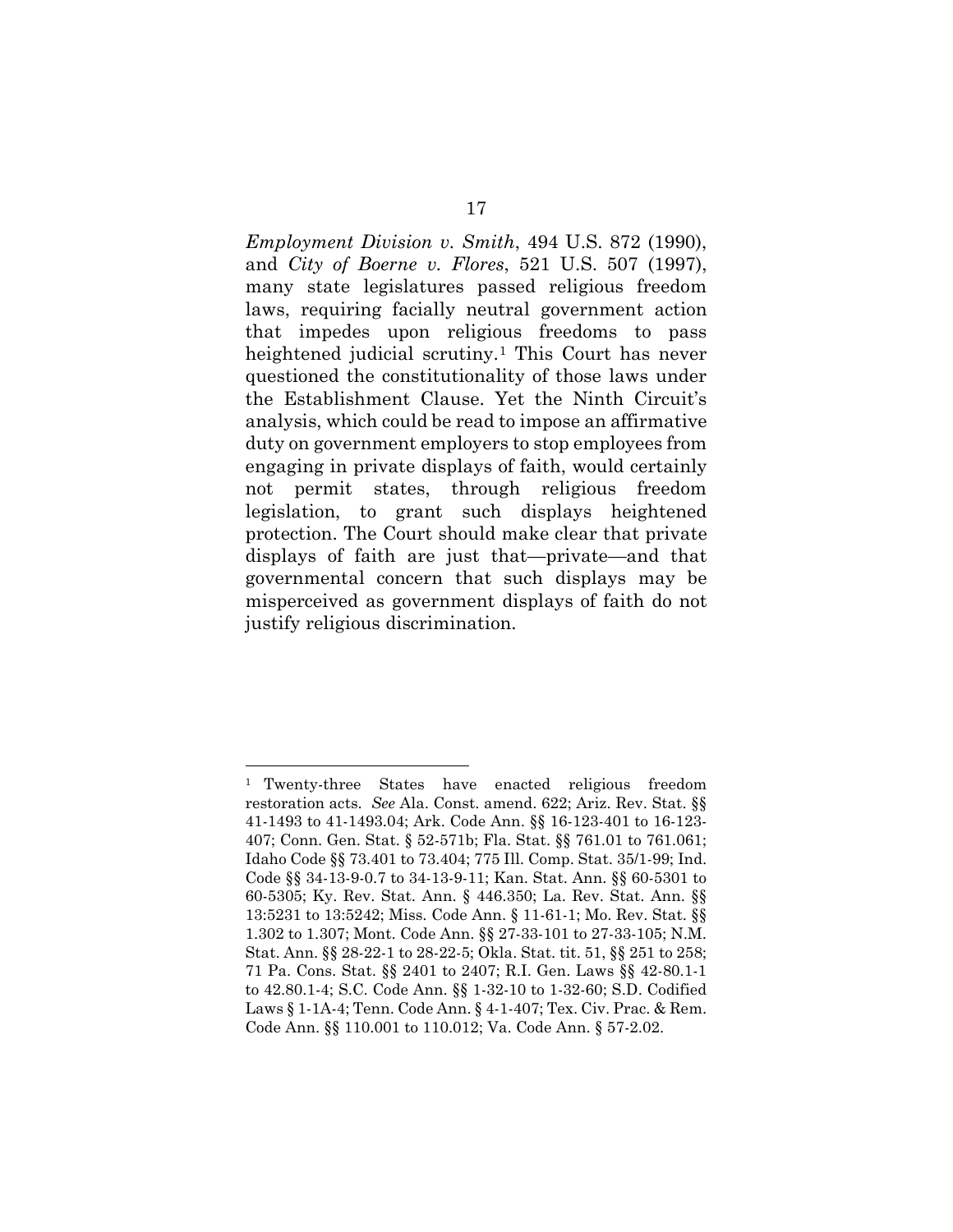### **III. The Tradition Of Individualized Expression In Athletics Confirms That Coach Kennedy's Prayer Is Protected By The First Amendment.**

As this Court has explained, "the reasonable observer in the endorsement inquiry must be deemed aware of the history and context of the community and forum in which the religious [speech takes place]." *Good News Club*, 533 U.S. at 119 (citing *Capitol Square,* 515 U.S. at 779–80 (O'Connor, J., concurring in part and concurring in the judgment)). Accordingly, Coach Kennedy's 50-yard-line prayer must be understood in relation to the rich tradition of religious and other individualized expression in athletics. Against that backdrop, a reasonable observer would see not *endorsement* of religion, but merely tolerance. Moreover, "[w]ith history as our guide, we can better follow the First Congress's 'example of respect and tolerance for differing views, an honest endeavor to achieve inclusivity and nondiscrimination, and a recognition of the important role that religion plays in the lives of many Americans.'" Pet. App. 128 (R. Nelson, J., dissenting from denial of rehearing en banc) (quoting *Am. Legion v. Am. Humanist Ass'n*, 139 S. Ct. 2067, 2089 (2019) (plurality op.)).

For athletes and coaches alike, prayer offers humility and tranquility in a moment otherwise fraught with pride, anxiety, and adversity, even for the nonreligious. Prayer likewise offers solidarity when an injured athlete collapses to the field. For these and many other reasons, all manner of prayers and blessings are familiar to athletes as well as their fans. Recent, well-known examples include Heisman Trophy winner Tim Tebow, who displayed Bible verses on the black strips under his eyes during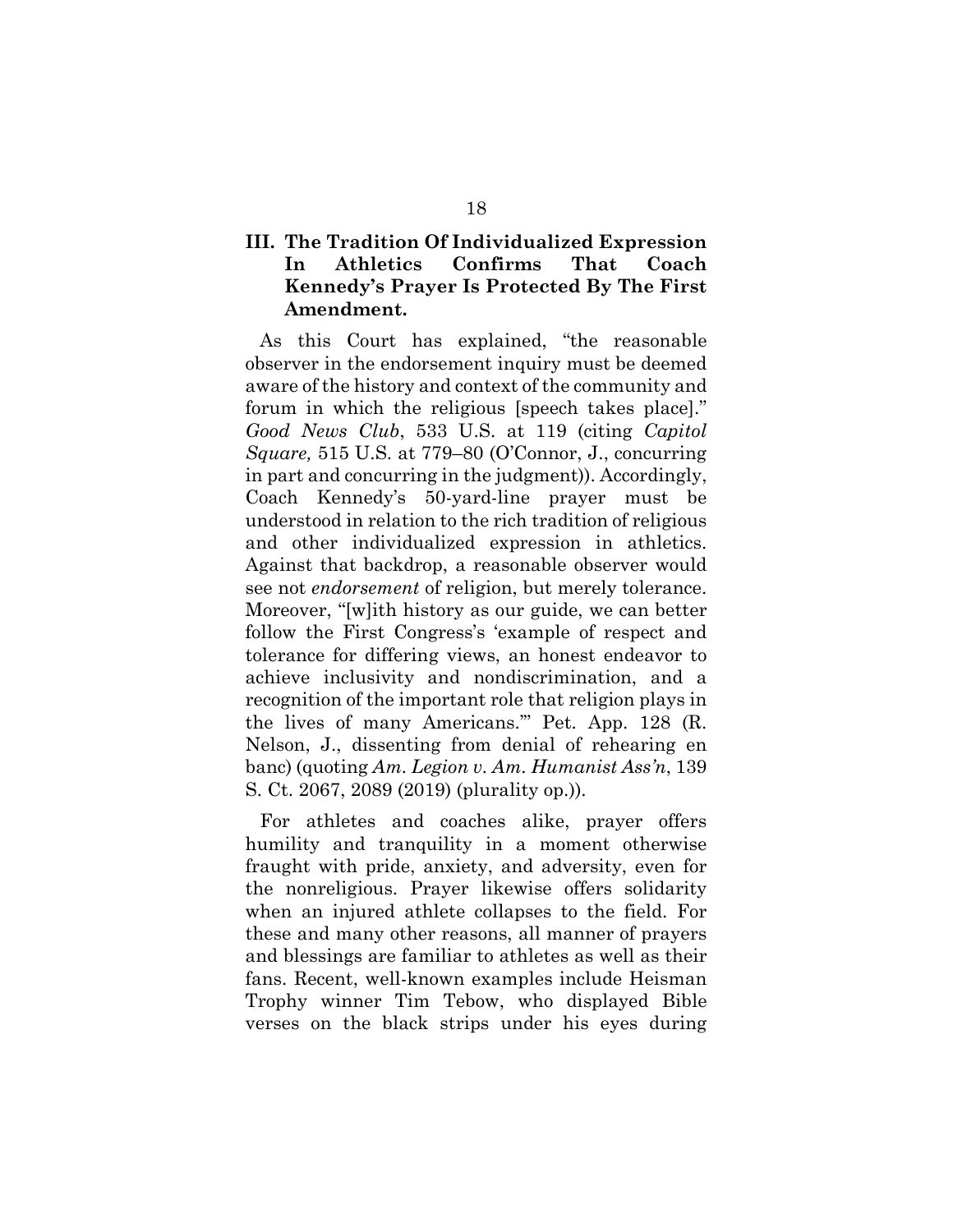college football games.[2](#page-25-0) He would also kneel and pray silently in the end zone after a touchdown.[3](#page-25-1) Lionel Messi forms the sign of the cross "as he strides onto the pitch."[4](#page-25-2) Steph Curry points to the sky after a three-pointer.[5](#page-25-3) And of course—among countless other examples—there is the familiar NFL post-game prayer, with players from both teams coming together for a variety of reasons, some "nonreligious," even "superstitious," and others "to give thanks to God."[6](#page-25-4) 

No one would seriously attribute these varied, individualized expressions to the player's or coach's league (or, as here, the state). The field has likewise become a frequent forum for nonreligious individual expression, reinforcing the point: Just as no one would think Colin Kaepernick's protests enjoy the endorsement of the league broadly viewed as his adversary in the matter, no one could plausibly think Coach Kennedy's prayer was endorsed by the School District with which he was publicly at odds. As Judge Ikuta explained, a "reasonable observer who is deemed aware of the history and context of the community and forum in which the religious speech

<span id="page-25-0"></span><sup>2</sup> *See* John Branch & Mary Pilon, *Tebow, a Careful Evangelical*, N.Y. Times (Mar. 27, 2012), https://perma.cc/9NZH-8BKL. 3 *See* Greg Bishop, *In Tebow Debate, a Clash of Faith and* 

<span id="page-25-1"></span>*Football*, N.Y. Times (Nov. 7, 2011), https://perma.cc/GK7T-D6JA. 4 Matthew Syed, *Religion and sport: Do prayers help players?*,

<span id="page-25-2"></span>BBC News (May 28, 2011), https://perma.cc/UFR9-7D2C. 5 Tim Kawakami, *Steph Curry, on His Many Quirks, in His Own* 

<span id="page-25-3"></span>*Words: The Mouthpiece, the Fingernail-Chewing, the "Lock in!" Tweet, the Sprint to the Rim Before Tip-off and More*, Mercury News: Talking Points (May 13, 2016), https://perma.cc/RRF9- RZJ5. 6 Kelsey Dallas, *Taking a Knee: Professional Football and its* 

<span id="page-25-4"></span>*Mysterious Postgame Prayer*, Deseret News (Aug. 27, 2014), https://perma.cc/8KND-PJFV.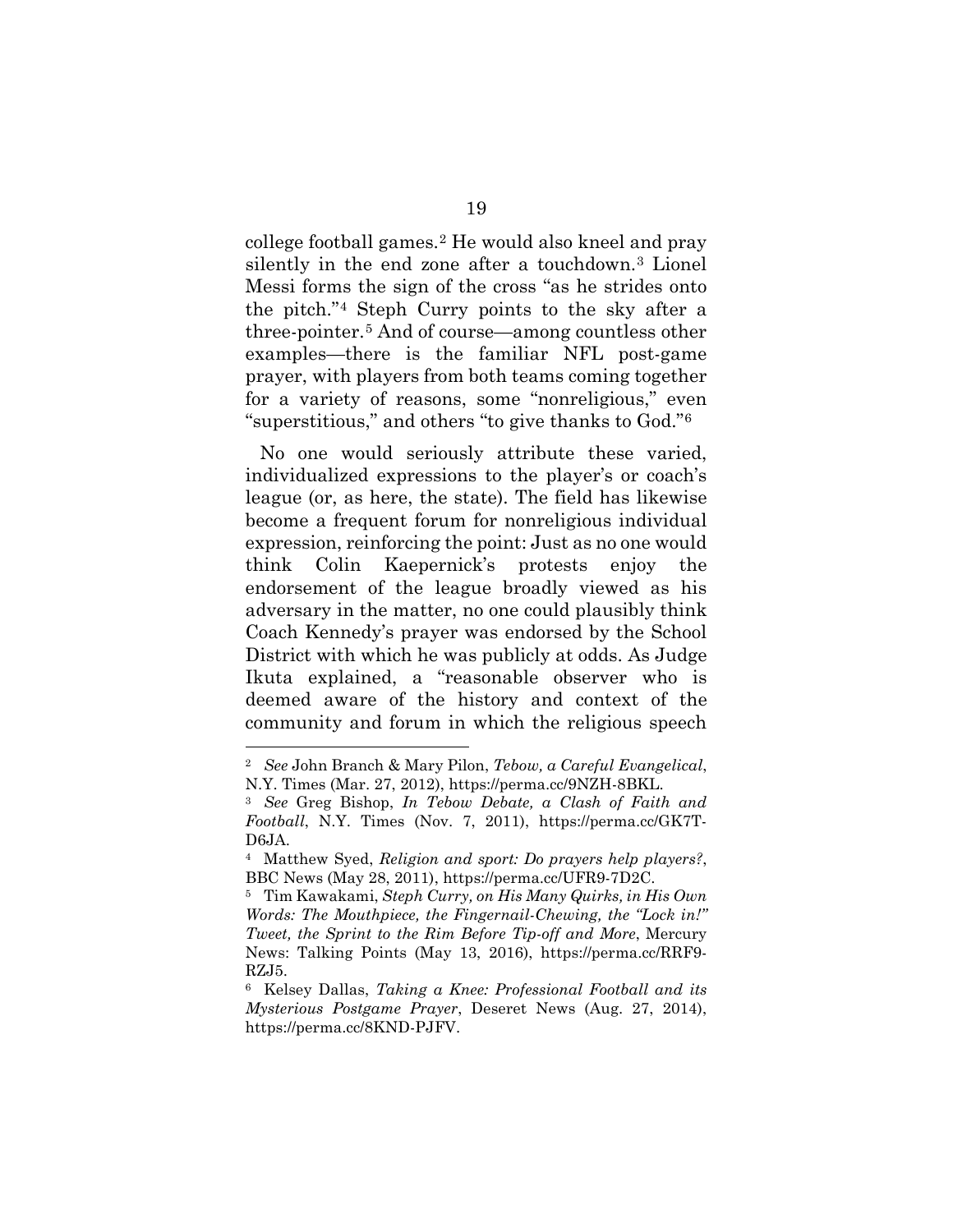takes place would know that Kennedy's prayer was not stamped with [the District's] seal of approval." Pet. App. 108 (Ikuta, J., dissenting from denial of rehearing en banc) (cleaned up). "Clearly there would have been no realistic danger that the community would think that the District was endorsing religion or any particular creed," and the District's "concern that Kennedy's religious activities would be attributed to [the District] is simply not plausible." *Id.*  (cleaned up). If anything, the fact that the State is the employer here—and therefore under this Court's decisions is restricted in what religious speech it may endorse, *see Santa Fe Indep. Sch. Dist. v. Doe*, 530 U.S. 290, 302–03 (2000)—makes it less, not more, likely that such speech would be considered anything other than private.

### **IV. The Ninth Circuit's Curtailment Of First Amendment Liberties Is Detrimental To Public Service.**

Attracting the most qualified candidates for public service—particularly in education—benefits society at large. But that recruitment effort will be undermined if public servants face unwarranted restrictions on their right to express their private, deeply held convictions outside of their official duties. The government, as an employer, may regulate private speech within reasonable bounds, but public employees who are not acting within the scope of their duties should not be required to divest themselves of their individuality and unique viewpoints just because they have stepped into a public school or government office.

For example, hindering the recruitment of qualified educators based on a reading of the First Amendment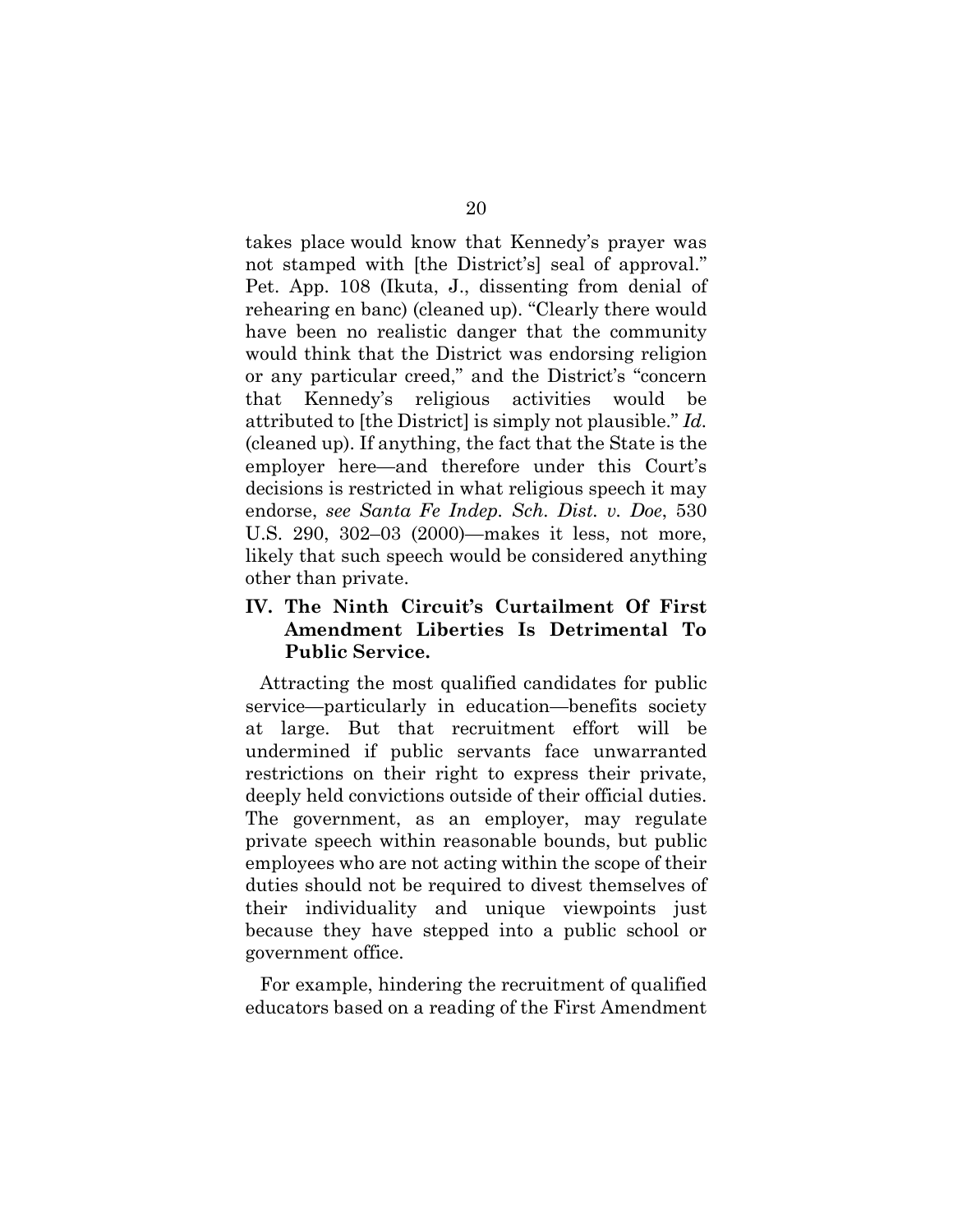that is overbroad as to both the Establishment Clause and government speech could have grave effects on public education systems. Educators "occupy a singularly critical and unique role in our society in that for a great portion of a child's life, they occupy a position of immense direct influence on a child, with the potential for both good and bad." *Knox Cnty. Educ. Ass'n v. Knox Cnty. Bd. of Educ.*, 158 F.3d 361, 375 (6th Cir. 1998); *see also* Alaska Stat. § 14.03.015 ("[T]he purpose of education is to help ensure that all students will succeed in their education and work, shape worthwhile and satisfying lives for themselves, exemplify the best values of society, and be effective in improving the character and quality of the world about them."). Because education plays such a pivotal role in the lives of young people, it is especially important that States recruit, train, and support high-quality educators. *See, e.g.*, Alaska Stat. § 14.25.001 ("The purpose of this chapter is to encourage qualified teachers to enter and remain in service[.]"); Ariz. Rev. Stat. § 15-537(A) ("The governing board shall establish a teacher performance evaluation system that is designed to improve teacher performance and improve student achievement[.]"); Tex. Educ. Code § 4.001(b) ("Qualified and highly effective personnel will be recruited, developed, and retained."). In pursuit of those goals, for example, the Texas Legislature has directed state officials "to identify talented students and recruit those students . . . into the teaching profession" and "to develop recruiting programs designed to attract and retain capable teachers[.]" Tex. Educ. Code § 21.004(a), (d).

But even competitive salaries, excellent health insurance, and the satisfaction of public service will not induce qualified candidates to pursue public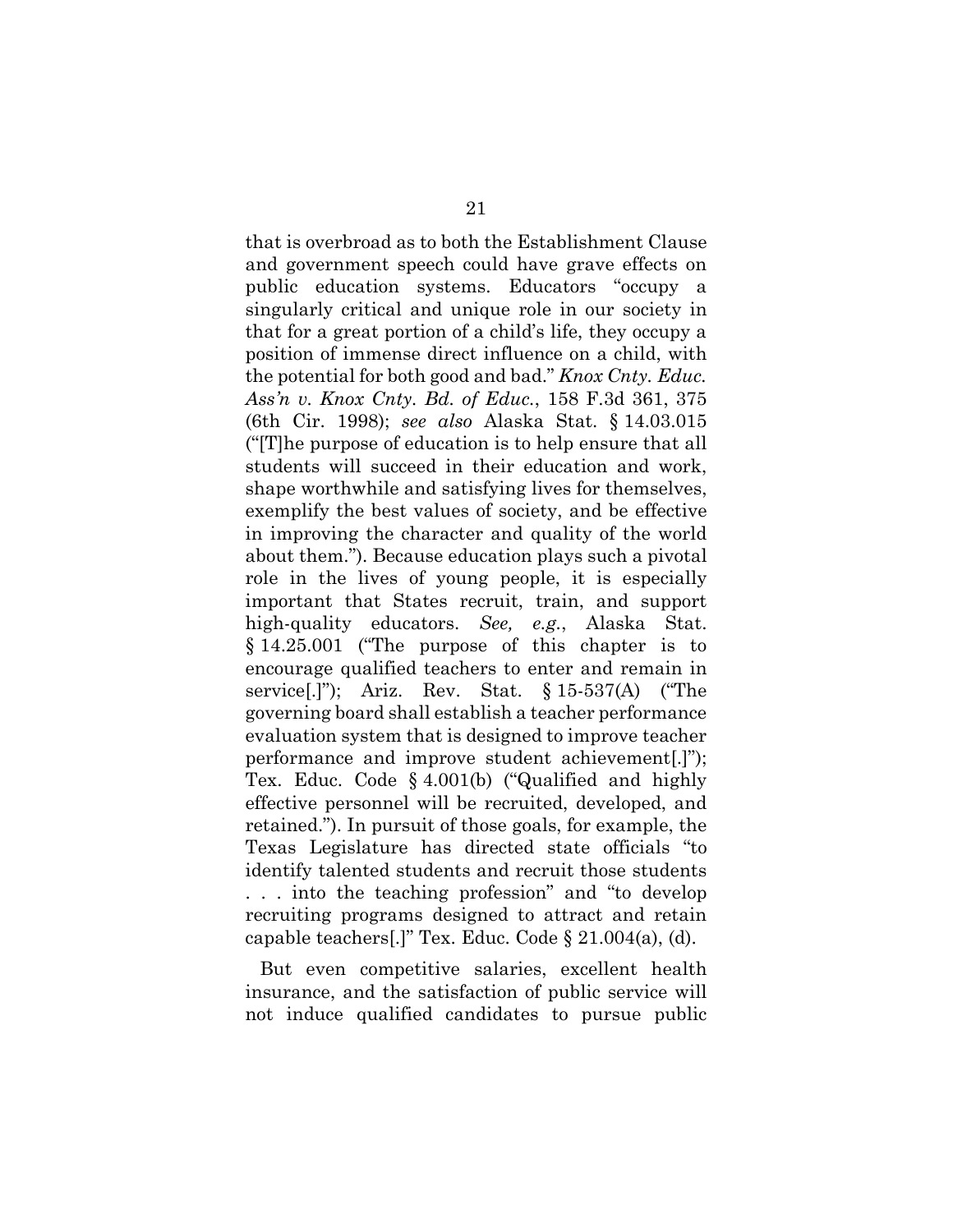employment if accepting the position means accepting a complete curtailment of their constitutionally protected speech, especially as it relates to expressing personal convictions outside the scope of work performance. For most Americans—indeed, for most people across countries and cultures—those convictions include religious commitments. "We are a religious people whose institutions presuppose a Supreme Being." *Zorach v. Clauson*, 343 U.S. 306, 313 (1952). If government employers (or courts) place unnecessary and overbroad restrictions on the ability of employees to express their religious convictions in the workplace, legitimate religious expression will be chilled. And that chilling effect will, in turn, deter highly qualified candidates who desire to work in an environment that allows them to preserve their personal integrity. A lack of these highly qualified government personnel would hurt society.

Virtually every action by a public employee can communicate some type of message, many of them religious: the Muslim individual who wears a hijab or recites the du'a before meals; the Christian individual who observes Ash Wednesday or wears a crucifix; the Hindu individual who wears a bindi or observes dietary restrictions; the Jewish individual who wears a yarmulke or is absent on Yom Kippur—all these, and many more, communicate something about the employee's faith or lack thereof. Public employees may communicate messages through, for example, the clothing or jewelry they wear, the pictures on their desk, or their participation, *vel non*, in the national anthem and Pledge of Allegiance.

Exposure to individuals, including teachers, whose demonstrative speech includes outward signs of religious observation is an essential part of educating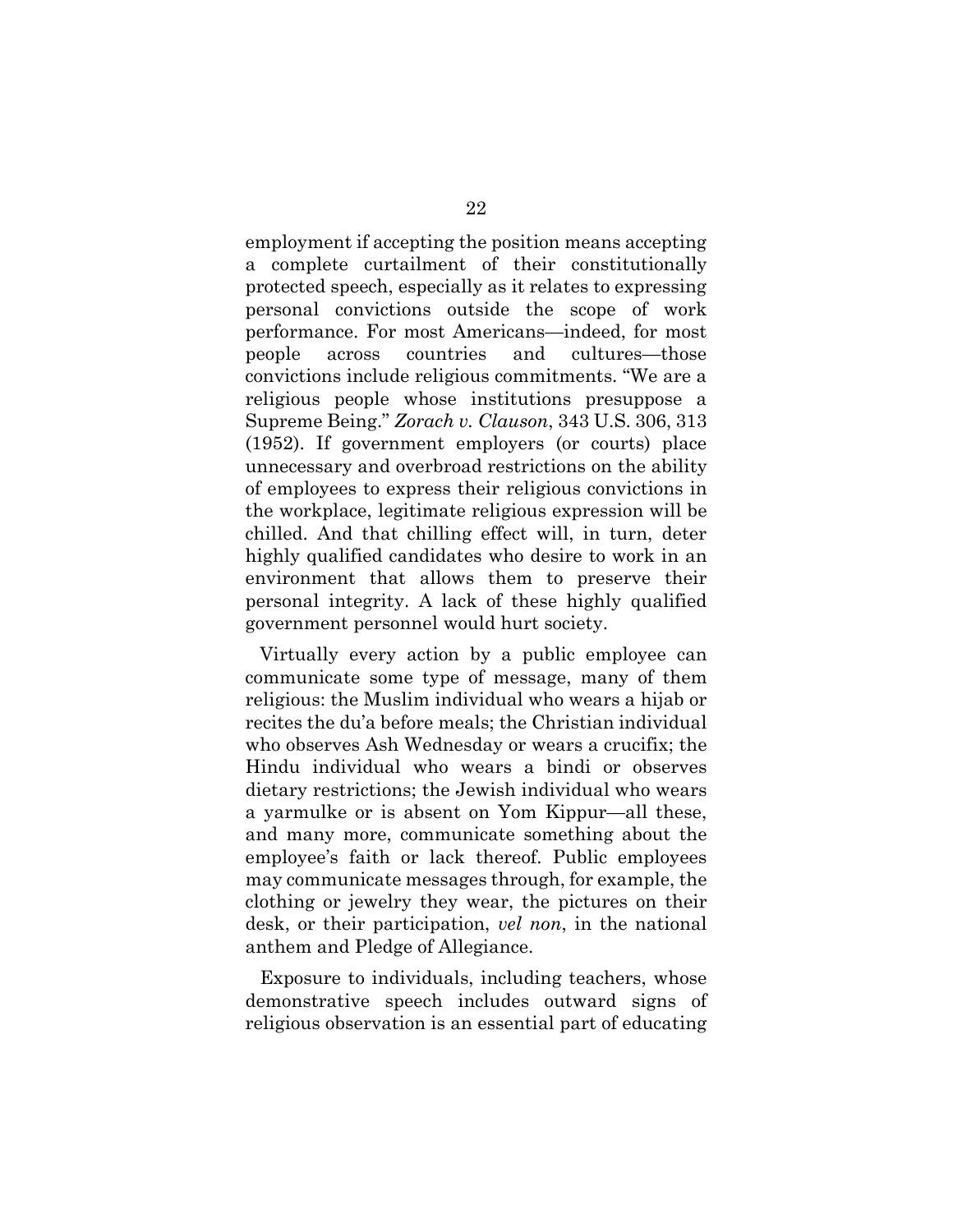citizens who can interact with the wide variety of fellow Americans in the workplace and public square. *Grutter v. Bollinger*, 539 U.S. 306, 308 (2003) ("[T]he skills needed in today's increasingly global marketplace can only be developed through exposure to widely diverse people, cultures, ideas, and viewpoints."). "How well an enterprise works—how productive and successful it is in a highly competitive global economy—depends on whether it has the best people and people who are comfortable working across lines of race, class, religion, and background." Steven A. Ramirez, *Diversity and the Boardroom*, 6 Stan. J.L. Bus. & Fin. 85, 120 n.203 (2000).

The Ninth Circuit's opinion makes it a possibility that the only people in government employment including within public schools—are the nonreligious or those willing to accept a radical curtailment of their personal religious liberty by those wielding political or judicial power. Qualified candidates who would otherwise become public servants will be diverted to the private sector, and the religious diversity of schools and government offices will diminish. *See McDaniel v. Paty*, 435 U.S. 618, 641 (1978) (Brennan, J., concurring).

Private religious expression and public service can and must coexist. The Ninth Circuit's holding that they cannot, if allowed to stand, would be detrimental to educators, students, and the American public.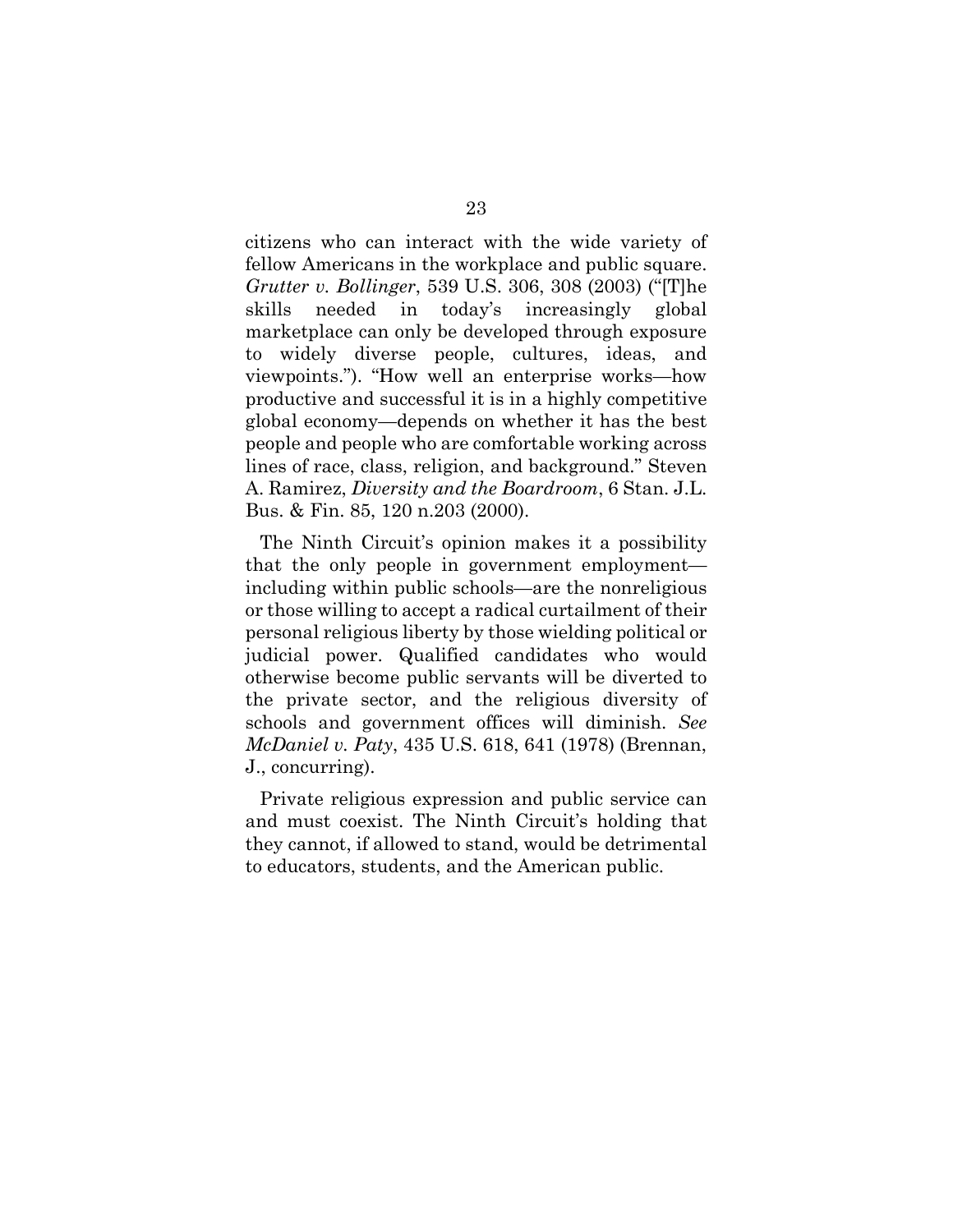### **CONCLUSION**

The Court should reverse the Ninth Circuit here. March 2, 2022 Respectfully submitted,

ASHLEY MOODY *Florida Attorney General* HENRY C. WHITAKER *Solicitor General* DANIEL W. BELL *Chief Deputy Solicitor General* OFFICE OF THE FLORIDA ATTORNEY GENERAL The Capitol, PL-01 Tallahassee, FL 33399

TREG R. TAYLOR *Alaska Attorney General* JESSICA M. ALLOWAY *Solicitor General* KATHERINE DEMAREST *Assistant Attorney General* ALASKA DEPARTMENT OF LAW 1031 W. 4th Avenue #200 JUDD E. STONE II Anchorage, AK 99501

MARK BRNOVICH *Arizona Attorney General* BRUNN W. ROYSDEN III *Solicitor General* MICHAEL S. CATLETT *Deputy Solicitor General Counsel of Record* KATE B. SAWYER *Assistant Solicitor General* KATLYN J. DIVIS *Assistant Attorney General* OFFICE OF THE ARIZONA ATTORNEY GENERAL 2005 N. Central Ave. Phoenix, AZ 85004 (602) 542-5025 michael.catlett@azag.gov

KEN PAXTON *Texas Attorney General Solicitor General* NATALIE D. THOMPSON *Assistant Solicitor General* OFFICE OF THE TEXAS ATTORNEY GENERAL P.O Box 12548 Austin, TX 78711

*Counsel for Amici Curiae (Additional Counsel listed below)*

## 24